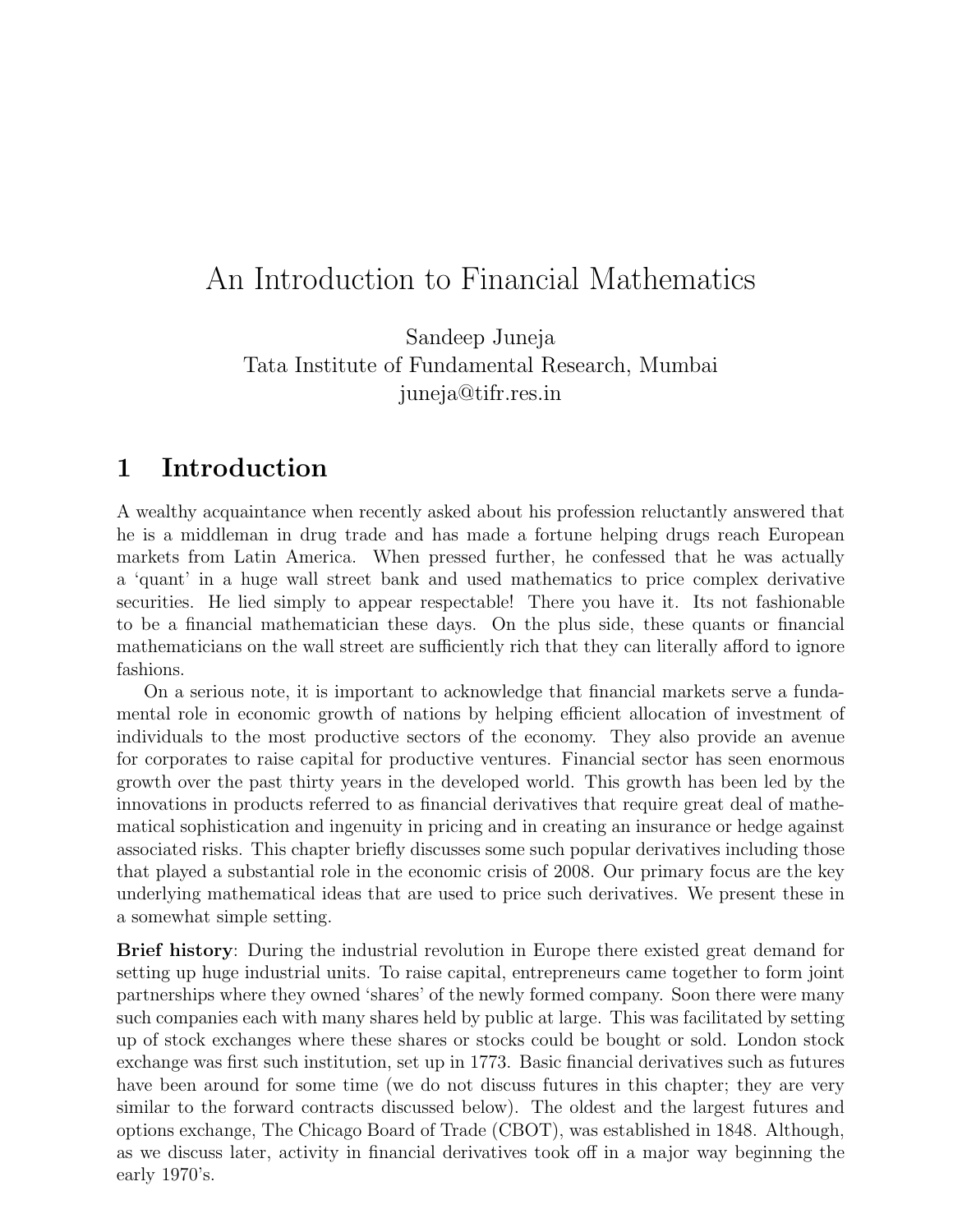Brief introduction to derivatives (see, e.g., [16] for a comprehensive overview): A derivative is a financial instrument that derives its value from an 'underlying' more basic asset. For instance, consider a forward contract, a popular derivative, between two parties: One party agrees to purchase from the other a specified asset at a particular time in future for a specified price. For instance, Infosys, expecting income in dollars in future (with its expenses in rupees) may enter into a forward contract with ICICI bank that requires it to purchase a specified amount of rupees, say Rs. 430 crores, using specified amount of dollars, say, \$ 10 crore, six months from now. Here, the fluctuations in more basic underlying exchange rate gives value to the forward contract.

Options are popular derivatives that give buyer of this instrument an option but not an obligation to engage in specific transactions related to the underlying assets. For instance, a call option allows the buyer of this instrument an option but not an obligation to purchase an underlying asset at a specified strike price at a particular time in future, referred to as time to maturity. Seller of the option on the other hand is obligated to sell the underlying asset to the buyer at the specified price if the buyer exercises the option. Seller of course receives the option price upfront for selling this derivative. For instance, one may purchase a call option on the Reliance stock, whose current value is, say, Rs. 1055, that gives the owner the option to purchase certain number of Reliance stocks, each at price Rs. 1100, three months from now. This option is valuable to the buyer at its time of maturity if the stock then is worth more than Rs. 1100. Otherwise this option is not worth exercising and has value zero. In the earlier example, Infosys may instead prefer to purchase a call option that allows it the option to pay \$10 crore to receive Rs. 430 crore six months from now. Infosys would then exercise this option if each dollar gets less than Rs. 43 in the market at the option's time to maturity.

Similarly, a put option gives the buyer of the instrument the option but not an obligation to sell an asset at a specified price at the time to maturity. These options are referred to as European options if they can be exercised only at the time to maturity. American options allow an early exercise feature, that is, they can be exercised at any time up to the time to maturity. There exist variants such as Bermudan options that can be exercised at a finite number of specified dates. Other popular options such as interest rate swaps, credit debt swaps (CDS's) and collateralized debt obligations (CDOs) are discussed later in the chapter. Many more exotic options are not discussed in this chapter (see, e.g, Hull [16], Shreve [30]).

## 1.1 The no-arbitrage principle

Coming up with a fair price for such derivatives securities vexed the financial community right up till early seventies when Black Scholes [3] came up with their famous formula for pricing European options. Since then, the the literature on pricing financial derivatives has seen a huge explosion and has played a major role in expansion of financial derivatives market. To put things in perspective, from a tiny market in the seventies, the market of financial derivatives has grown in notional amount to about \$600 trillion in 2007. This compared to the world GDP of order \$45 trillion. Amongst financial derivatives, as of 2007, interest rate based derivatives constitute about 72% of the market, currencies about 12%, and equities and commodities the remaining 16% (See, e.g., Baaquie [1]). Wall street employs thousands of PhDs that use quantitative methods or 'rocket science' in derivatives pricing and related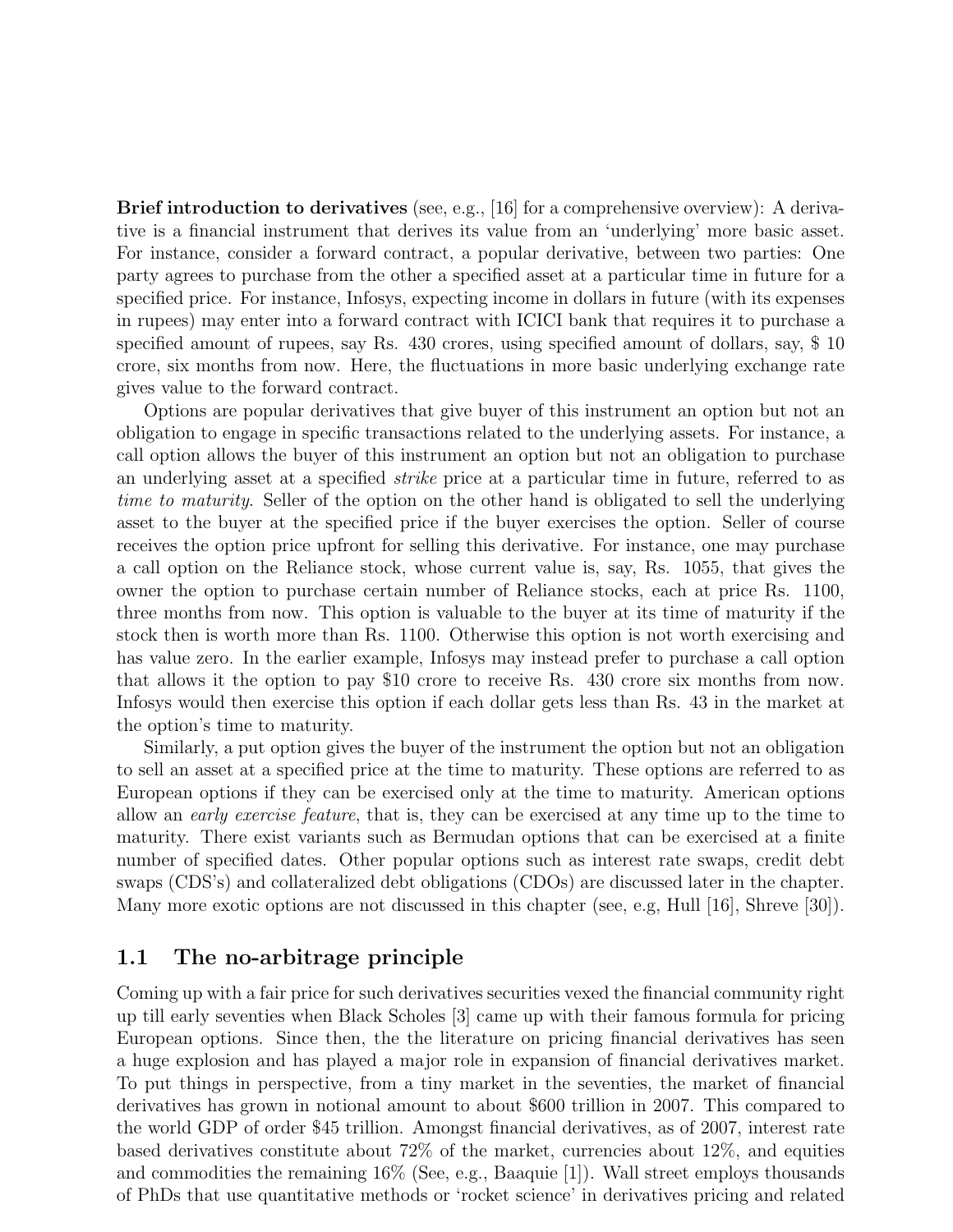

Figure 1: No Arbitrage Principle: Price of two liter ketchup bottle equals twice the price of a one liter ketchup bottle, else ARBITRAGE, that is, profits can be made without any risk.

activities.

'No-arbitrage pricing principle' is the key idea used by Black and Scholes to arrive at their formula. It continues to be foundational for financial mathematics. Simply told, and as illustrated in Figure 1, this means that price of a two liter ketchup bottle should be twice the price of a one liter ketchup bottle, otherwise by following the sacred mantra of buy low and sell high one can create an arbitrage, that is, instantaneously produce profits while taking zero risk. The no arbitrage principle precludes such free lunches and provides a surprisingly sophisticated methodology to price complex derivatives securities. This methodology relies on replicating pay-off from a derivative in every possible scenario by continuously and appropriately trading in the underlying more basic securities (transaction costs are assumed to be zero). Then, since the derivative and this trading strategy have identical payoffs, by the no-arbitrage principle, they must have the same price. Hence, the cost of creating this trading strategy provides the price of the derivative security.

In spite of the fact that continuous trading is an idealization and there always are small transaction costs, this pricing methodology approximates the practice well. Traders often sell complex risky derivatives and then dynamically trade in underlying securities in a manner that more or less cancels the risk arising from the derivative while incurring little transactional cost. Thus, from their viewpoint the price of the derivative must be at least the amount they need to cancel the associated risk. Competition ensures that they do not charge much higher than this price.

In practice one also expects no-arbitrage principle to hold as large banks typically have strong groups of arbitragers that identify and quickly take advantage of such arbitrage opportunities (again, by buying low and selling high) so that due to demand and supply the prices adjust and these opportunities become unavailable to common investors.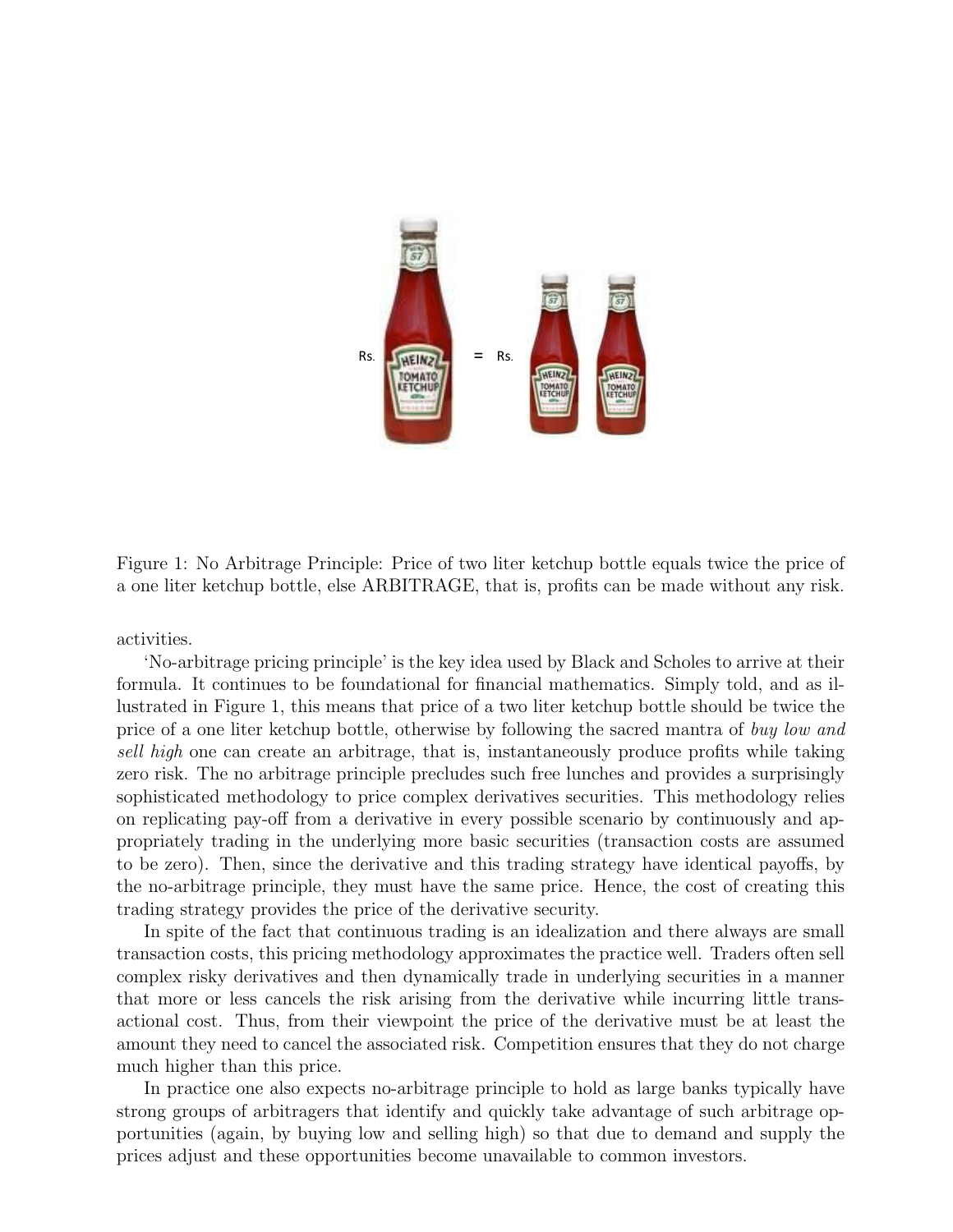

Figure 2: Example illustrating interest rate swap cash-flows.

## 1.2 Popular derivatives

Interest rate swaps and swaptions, options on these swaps, are by far the most popular derivatives in the financial markets. The market size of these instruments was about \$310 trillion in 2007. Figure 2 shows an example of cash flows involved in an interest rate swap. Typically, for a specified duration of the swap (e.g., five years) one party pays a fixed rate (fraction) of a pre-specified notional amount at regular intervals (say, every quarter or half yearly) to the other party, while the other party pays variable floating rate at the same frequency to the first party. This variable rate may be a function of prevailing rates such as the LIBOR rates (London Interbank Offered Rates; inter-bank borrowing rate amongst banks in London). This is used by many companies to match their revenue streams to liability streams. For instance, a pension fund may have fixed liabilities. However, the income they earn may be a function of prevailing interest rates. By entering into a swap that pays at a fixed rate they can reduce the variability of cash-flows and hence improve financial planning.

Swaptions give its buyer an option to enter into a swap at a particular date at a specified interest rate structure. Due to their importance in the financial world, intricate mathematical models have been developed to accurately price such interest rate instruments. Refer to, e.g., [4], [5] for further details.

Credit Default Swap is a financial instrument whereby one party (A) buys protection (or insurance) from another party (B) to protect against default by a third party (C). Default occurs when a debtor C cannot meet its legal debt obligations. A pays a premium payment at regular intervals (say, quarterly) to B up to the duration of the swap or until C defaults. During the swap duration, if C defaults, B pays A a certain amount and the swap terminates. These cash flows are depicted in Figure 3. Typically, A may hold a bond of C that has certain nominal value. If C defaults, then B provides protection against this default by purchasing this much devalued bond from A at its higher nominal price. CDS's were initiated in early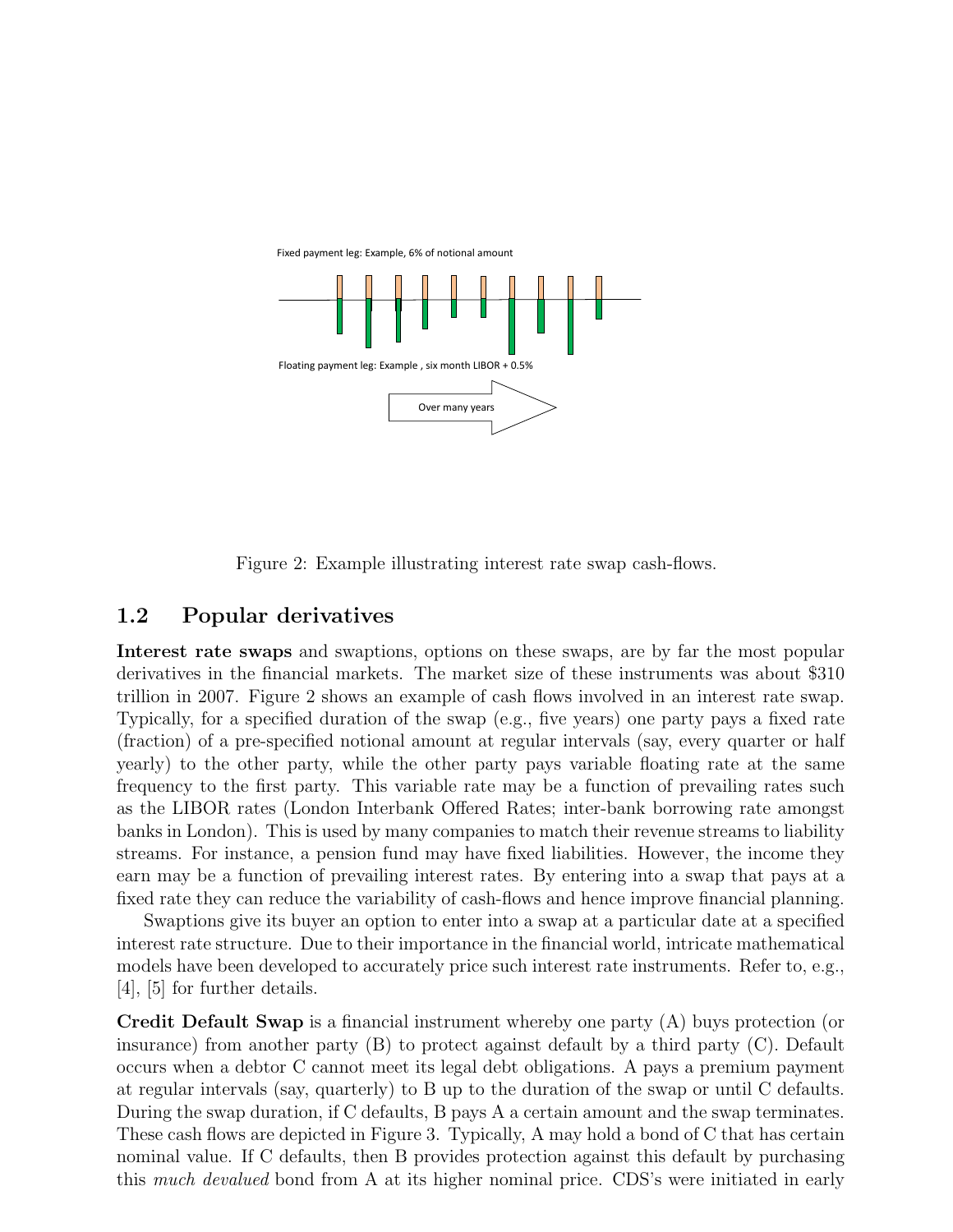Protection buyer premium payments



Figure 3: CDS cash flow .

90's but the market took-of in 2003. By the year 2007, the amount protected by CDS's was of order \$60 trillion. Refer to [10], [20] and [28] for a general overview of credit derivatives and the associated pricing methodologies for CDSs as well as for CDOs discussed below.

Collateralized Debt Obligation is a structured financial product that became extremely popular over the last ten years. Typically CDO's are structures created by banks to offload many loans or bonds from their lending portfolio. These loans are packaged together as a CDO and then are sold off to investors as CDO tranche securities with varying levels of risk. For instance, investors looking for safe investment (these are typically the most sought after by investors) may purchase the super senior tranche securities (which is deemed very safe and maybe rated as AAA by the rating agencies), senior tranche (which is comparatively less safe and may have a lower rating) securities may be purchased by investors with higher appetite for risk (the amount they pay is less to compensate for the additional risk) and so on. Typically, the most risky equity tranche is retained by the bank or financial institution that creates this CDO. The cash flows generated when these loans are repayed are allocated to the security holders based on the seniority of the associated tranches. Initial cash flows are used to payoff the super senior tranche securities. Further generated cash-flows are used to payoff the senior tranche securities and so on. If some of the underlying loans default on their payments, then the risky tranches are the first to absorb these losses. See Figures 4 and 5 for a graphical illustration.

Pricing CDOs is a challenge as one needs to accurately model the dependencies between somewhat rare but catastrophic events associated with many loans defaulting together. Also note that more sophisticated CDOs, along with loans and bonds, may include other debt instruments such as CDS's and tranches from other CDO's in their portfolio.

As the above examples indicate, the key benefit of financial derivatives is that they help companies reduce risk in their cash-flows and through this improved risk management, aid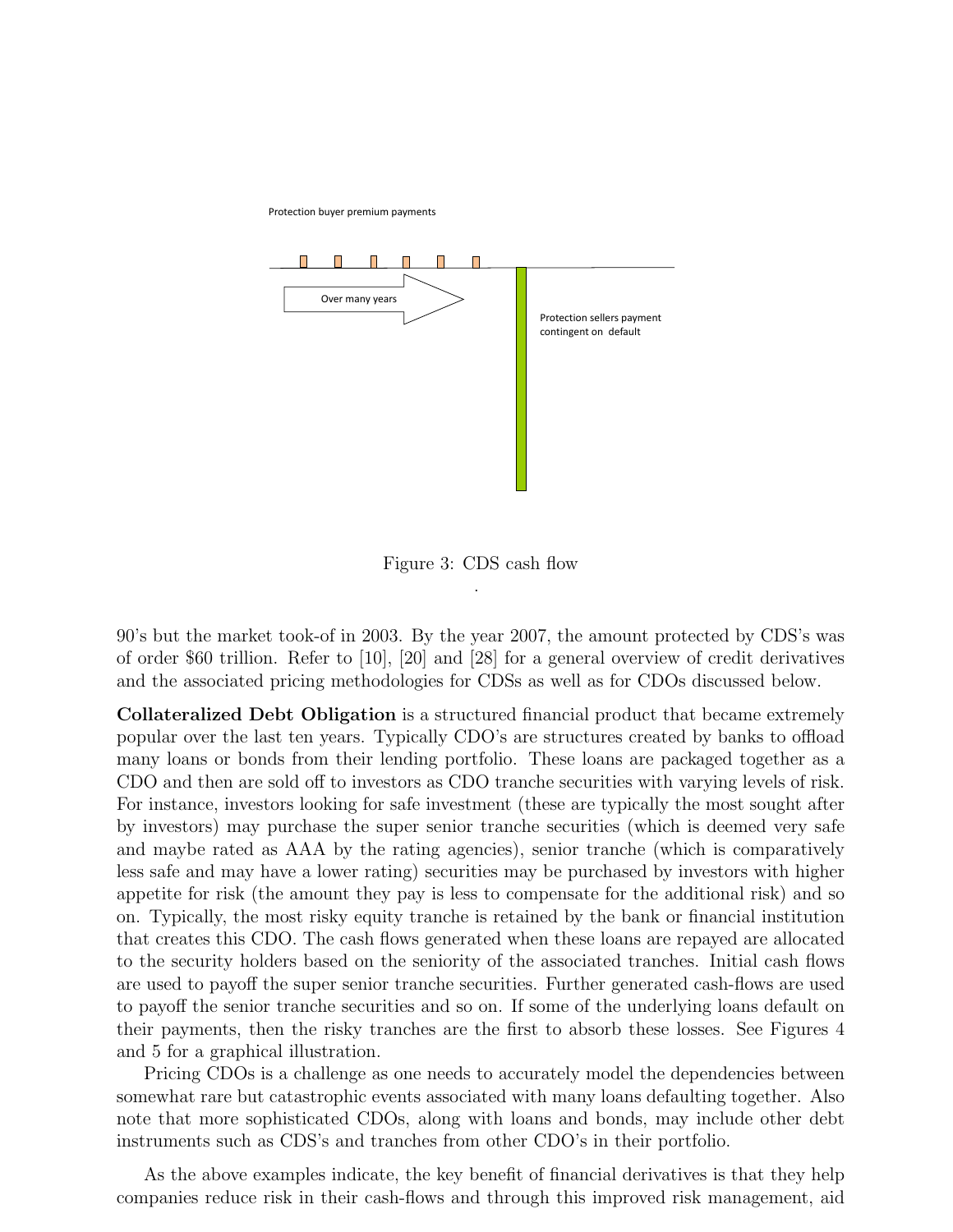

Figure 4: Underlying loans are tranched into safe and less safe securities that are sold to investors

.



Figure 5: Loan repayments are first channeled to pay the safest tranche, then the less safe one and so-on. If their are defaults on the loans then the risky tranches are the first to suffer losses

.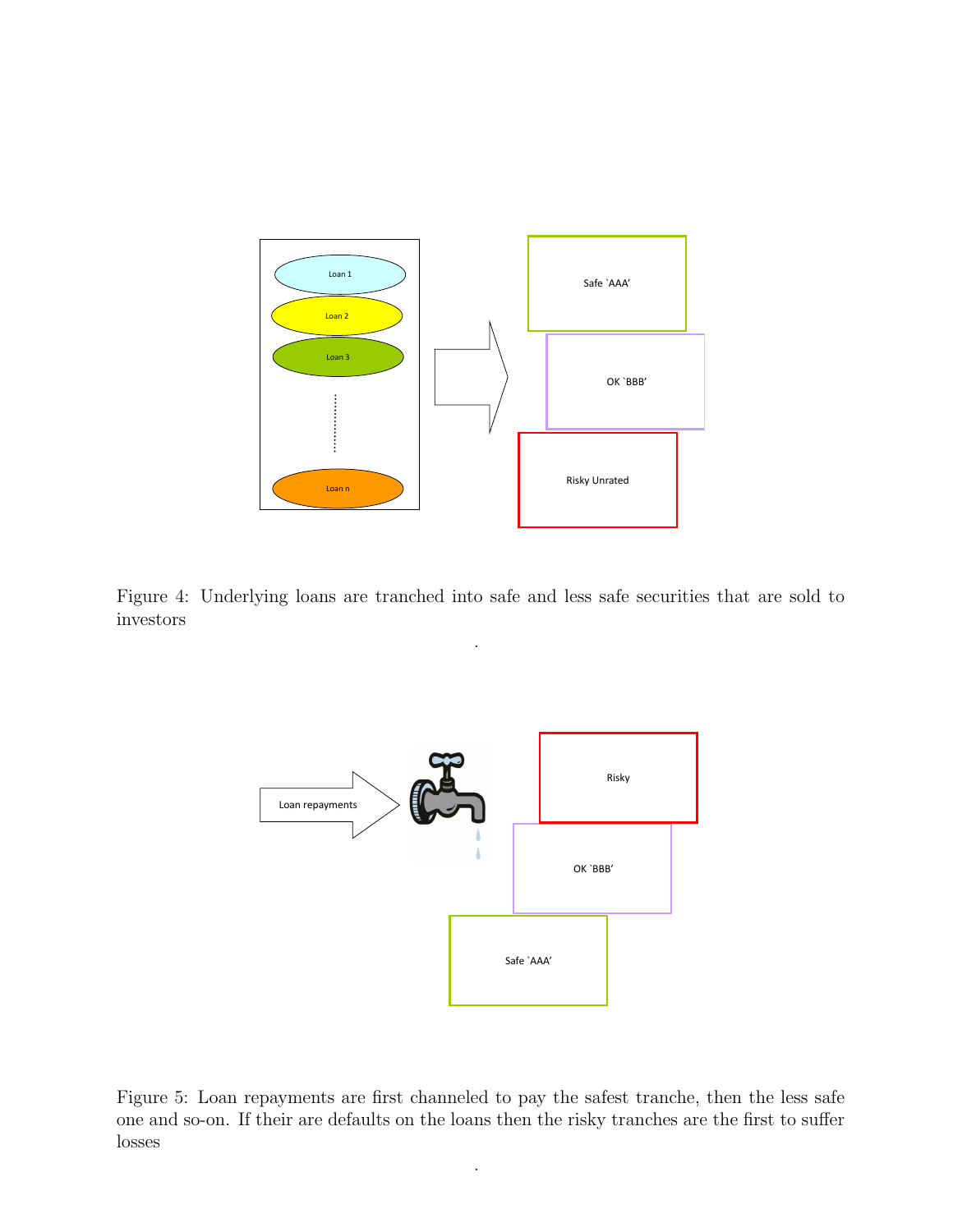in financial planning, reduce the capital requirements and therefore enhance profitability. Currently, 92% of the top Fortune 500 companies engage in derivatives to better manage their risk.

However, derivatives also make speculation easy. For instance, if one believes that a particular stock price will rise, it is much cheaper and logistically efficient to place a big bet by purchasing call options on that stock, then through acquiring the same number of stock, although the upside in both the cases is the same. This flexibility, as well as the underlying complexity of some of the exotic derivatives such as CDOs, makes derivatives risky for the overall economy. Warren Buffet famously referred to financial derivatives as time bombs and financial weapons of mass destruction. CDOs involving housing loans played a significant role in the economic crisis of 2008. (See, e.g. Duffie [9]). The key reason being that while it was difficult to precisely measure the risk in a CDO (due extremal dependence amongst loan defaults), CDOs gave a false sense of confidence to the loan originators that since the risk was being diversified away to investors, it was being mitigated. This in turn prompted acquisition of far riskier sub-prime loans that had very little chance of repayment.

In the remaining paper we focus on developing underlying ideas for pricing relatively simple European options such as call or put options. In Section 2, we illustrate the no-arbitrage principle for a two-security-two-scenario-two-time-period Binomial tree toy model. In Section 3, we develop the pricing methodology for pricing European options in more realistic continuous-time-continuous-state framework. From a probabilistic viewpoint, this requires concepts of Brownian motion, stochastic Ito integrals, stochastic differential equations, Ito's formula, martingale representation theorem and the Girsanov theorem. These concepts are briefly introduced and used to develop the pricing theory. They remain fundamental to the modern finance pricing theory. We end with a brief conclusion in Section 4.

Financial mathematics is a vast area involving interesting mathematics in areas such as risk management (see, e.g., Frey et. al. [22]) , calibration and estimation methodologies for financial models, econometric models for algorithmic trading as well as for forecasting and prediction (see, e.g., [6]), investment portfolio optimization (see, e.g., Meucci [23]) and optimal stopping problem that arises in pricing American options (see, e.g., Glasserman [15]). In this chapter, however, we restrict our focus to some of the fundamental derivative pricing ideas.

## 2 Binomial Tree Model

We now illustrate how the no-arbitrage principle helps price options in a simple Binomial-tree or the 'two-security-two scenario-two-time-period' setting. This approach to price options was first proposed by Cox, Ross and Rubinstein [7] (see [29] for an excellent comprehensive exposition of Binomial tree models).

Consider a simplified world consisting of two securities: The risky security or the stock and the risk free security or an investment in the safe money market. We observe these at time zero and at time  $\Delta t$ . Suppose that stock has value S at time zero. At time  $\Delta t$  two scenarios up and down can occur (see Figure 6 for a graphical illustration): Scenario up occurs with probability  $p \in (0, 1)$  and scenario *down* with probability  $1 - p$ . The stock takes value  $S \exp(u\Delta t)$  in scenario up and  $S \exp(d\Delta t)$  otherwise, where  $u > d$ . Money market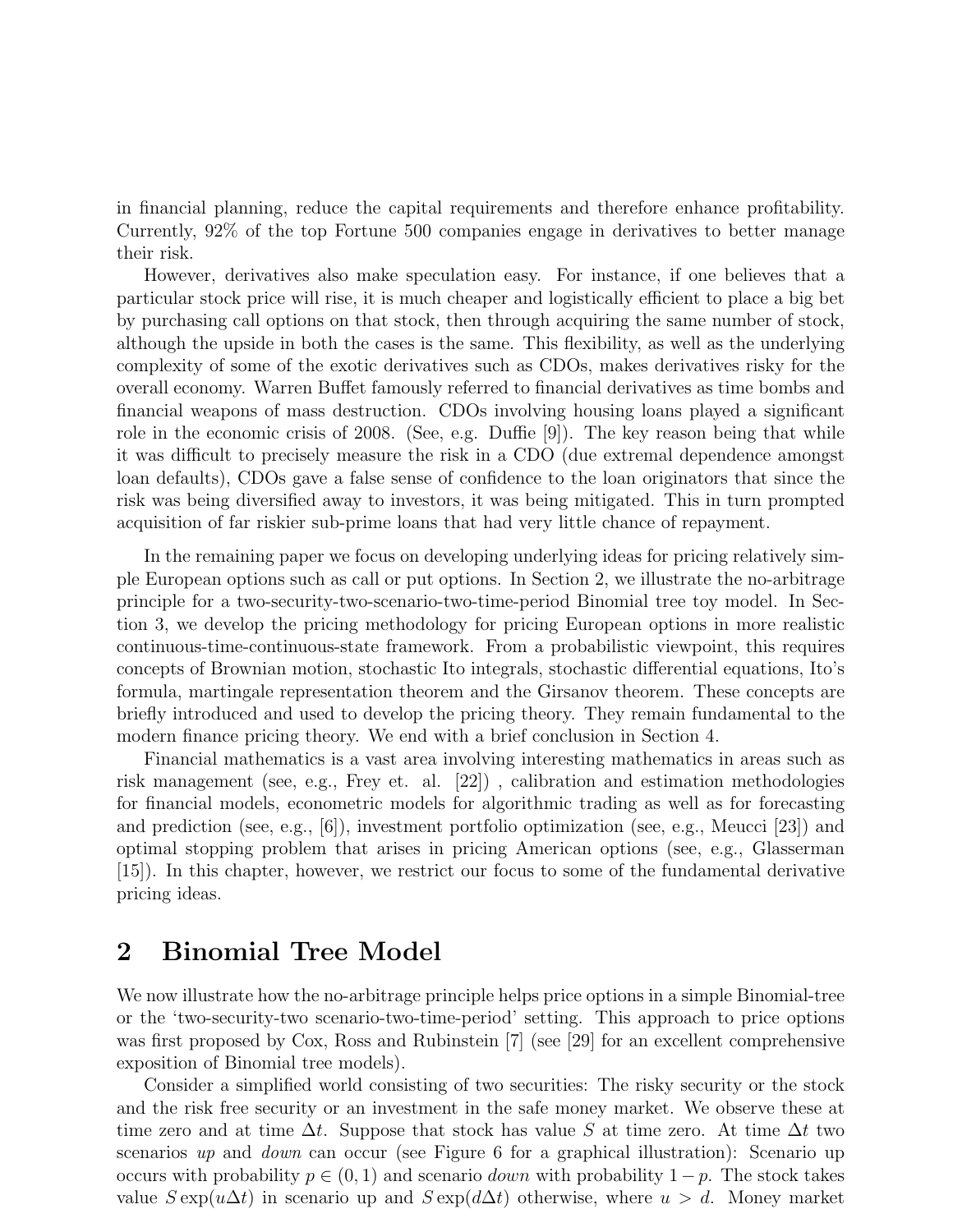

Figure 6: World comprising a risky security, a risk-free security and an option that needs to be priced. This world evolves in future for one time period where the risky security and the option can take two possible values. No arbitrage principle that provides a unique price for the option that is independent of  $p \in (0,1)$ , where  $(p, 1-p)$  denote the respective probabilities of the two scenarios.

account has value 1 at time zero that increases to  $\exp(r\Delta t)$  in both the scenarios at time  $\Delta t$ . Assume that any amount of both these assets can be borrowed or sold without any transaction costs.

First note that the no-arbitrage principle implies that  $d < r < u$ . Otherwise, if  $r \leq d$ , borrowing amount S from the money market and purchasing a stock with it, the investor earns at least  $S \exp(d\Delta t)$  at time  $\Delta t$  where his liability is  $S \exp(r\Delta t)$ . Thus with zero investment he is guaranteed sure profit (at least with positive probability if  $r = d$ ), violating the no-arbitrage condition. Similarly, if  $r \geq u$ , then by short selling the stock (borrowing from an owner of this stock and selling it with a promise to return the stock to the original owner at a later date) the investor gets amount  $S$  at time zero which he invests in the money market. At time  $\Delta t$  he gets  $S \exp(r \Delta t)$  from this investment while his liability is at most  $S \exp(u\Delta t)$  (the price at which he can buy back the stock to close the short position), thus leading to an arbitrage.

Now consider an option that pays  $C_u$  in the up scenario and  $C_d$  in the down scenario. For instance, consider a call option that allows its owner an option to purchase the underlying stock at the strike price K for some  $K \in (S \exp(d\Delta t), S \exp(u\Delta t))$ . In that case,  $C_u = S - K$ denotes the benefit to option owner in this scenario, and  $C_d = 0$  underscores the fact that option owner would not like to purchase a risky security at value  $K$ , when he can purchase it from the market at a lower price  $S \exp(d\Delta t)$ . Hence, in this scenario the option is worthless to its owner.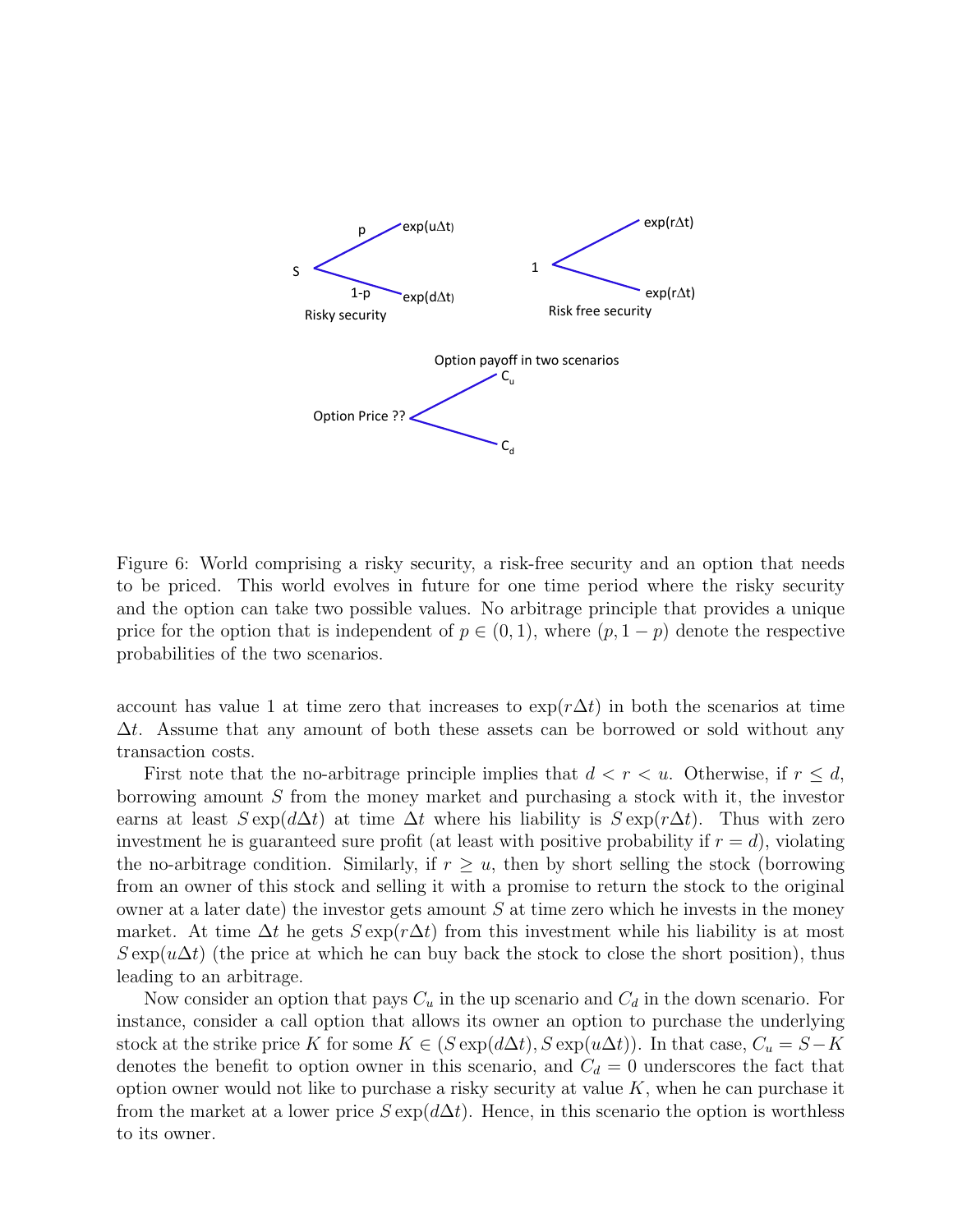## 2.1 Pricing using no-arbitrage principle

The key question is to determine the fair price for such an option. A related problem is to ascertain how to cancel or hedge the risk that the seller of the option is exposed to by taking appropriate positions in the underlying securities. Naively, one may consider the expectation  $pC_u + (1 - p)C_d$  suitably discounted (to account for time value of money and the risk involved) to be the correct value of the option. As we shall see, this approach may lead to an incorrect price. In fact, in this simple world, the answer based on the no-arbitrage principle is straightforward and is independent of the probability  $p$ . To see this, we construct a portfolio of the stock and the risk free security that exactly replicates the payoff of the option in the two scenarios. Then the value of this portfolio gives the correct option price.

Suppose we purchase  $\alpha \in \Re$  number of stock and invest amount  $\beta \in \Re$  in the money market, where  $\alpha$  and  $\beta$  are chosen so that the resulting payoff matches the payoff from the option at time  $\Delta t$  in the two scenarios. That is,

$$
\alpha S \exp(u\Delta t) + \beta \exp(r\Delta t) = C_u
$$

and

$$
\alpha S \exp(d\Delta t) + \beta \exp(r\Delta t) = C_d.
$$

Thus,

$$
\alpha = \frac{C_u - C_d}{S(\exp(u\Delta t) - \exp(d\Delta t))},
$$

and

$$
\beta = \frac{C_d \exp((u-r)\Delta t) - C_u \exp((d-r)\Delta t)}{\exp(u\Delta t) - \exp(d\Delta t)}.
$$

Then, the portfolio comprising  $\alpha$  number of risky security and amount  $\beta$  in risk free security exactly replicates the option payoff. The two should therefore have the same value, else an arbitrage can be created. Hence, the value of the option equals the value of this portfolio. That is,

$$
\alpha S + \beta = \exp(-r\Delta t) \left[ \frac{\exp(r\Delta t) - \exp(d\Delta t)}{\exp(u\Delta t) - \exp(d\Delta t)} C_u + \frac{\exp(u\Delta t) - \exp(r\Delta t)}{\exp(u\Delta t) - \exp(d\Delta t)} C_d \right].
$$
 (1)

Note that this price is independent of the value of the physical probability vector  $(p, 1-p)$ as we are matching the option pay-off over each probable scenario. Thus,  $p$  could be .01 or .99, it will not in any way affect the price of the option. If by using another methodology, a different price is reached for this model, say a price higher than (1), then an astute trader would be happy to sell options at that price and create an arbitrage for himself by exactly replicating his liabilities at a cheaper price.

#### 2.1.1 Risk neutral pricing

Another interesting observation from this simple example is the following: Set  $\hat{p} = \frac{\exp(r\Delta t) - \exp(d\Delta t)}{\exp(q\Delta t) - \exp(d\Delta t)}$  $\frac{\exp(r\Delta t) - \exp(d\Delta t)}{\exp(u\Delta t) - \exp(d\Delta t)},$ then, since  $d < r < u$ ,  $(\hat{p}, 1 - \hat{p})$  denotes a probability vector. The value of the option may be re-expressed as:

$$
\exp(-r\Delta t)\left(\hat{p}C_u + (1-\hat{p})C_d\right) = \hat{E}(\exp(-r\Delta t)C)
$$
\n(2)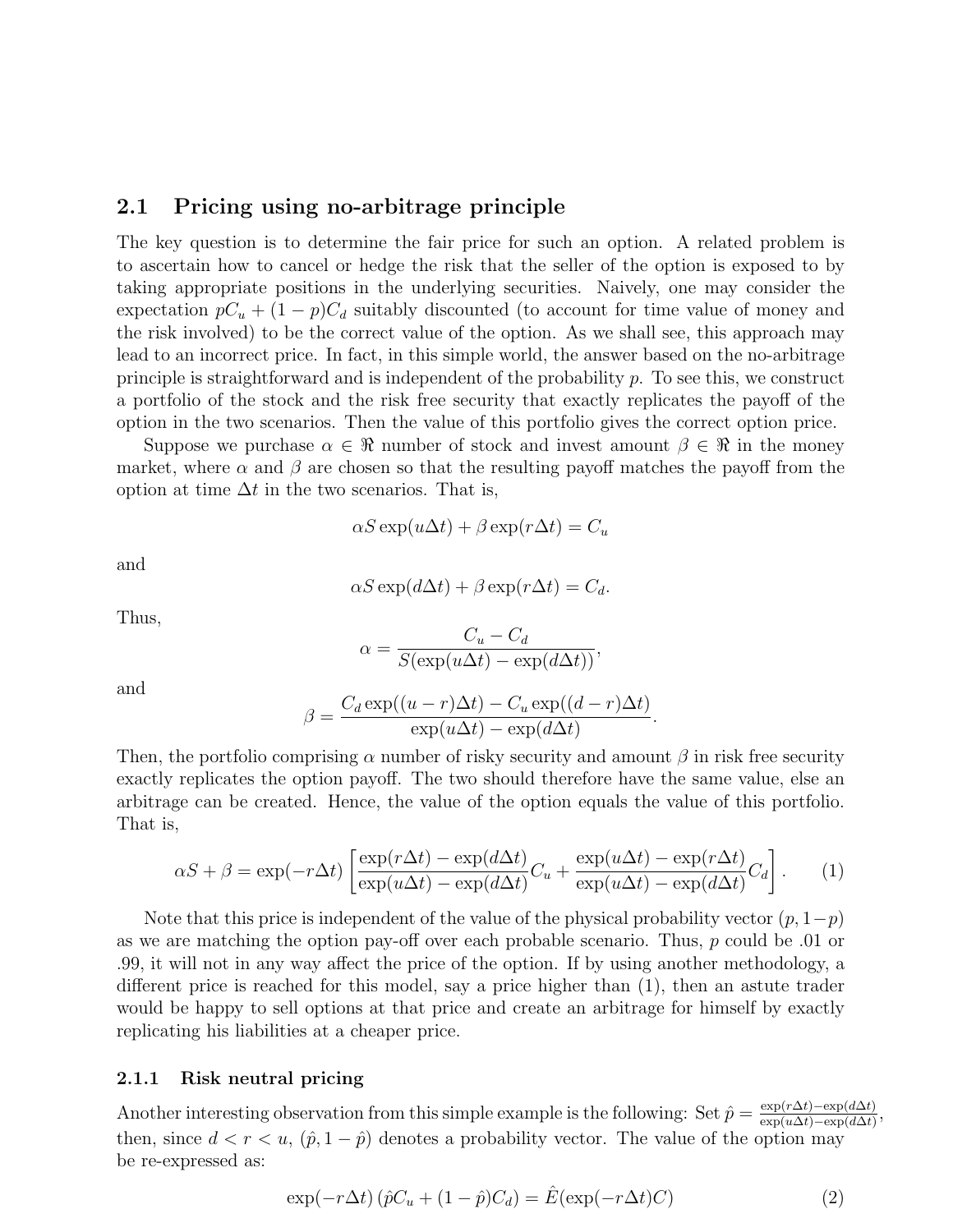where E<sup> $\hat{E}$ </sup> denotes the expectation under the probability  $(\hat{p}, 1 - \hat{p})$  and  $\exp(-r\Delta t)C$  denotes the discounted value of the random pay-off from the option at time 1, discounted at the risk free rate. Interestingly, it can be checked that

$$
S = \exp(-r\Delta t) \left( \hat{p} \exp(u\Delta t)S + (1-\hat{p}) \exp(d\Delta t)S \right)
$$

or  $E(S_1) = \exp(r\Delta t)S$ , where  $S_1$  denotes the random value of the stock at time 1. Hence, under the probability  $(\hat{p}, 1 - \hat{p})$ , stock earns an annualized continuously compounded rate of return r. The measure corresponding to these probabilities is referred (in more general setups that we discuss later) as the risk neutral or the equivalent martingale measure. Clearly, these are the probabilities the risk neutral investor would assign to the two scenarios in equilibrium (in equilibrium both securities should give the same rate of return to such an investor) and (2) denotes the price that the risk neutral investor would assign to the option (blissfully unaware of the no-arbitrage principle!). Thus, the no-arbitrage principle leads to a pricing strategy in this simple setting that the risk neutral investor would in any case follow. As we observe in Section 3, this result generalizes to far more mathematically complex models of asset price movement, where the price of an option equals the mathematical expectation of the payoff from the option discounted at the risk free rate under the risk neutral probability measure.

## 2.2 Some extensions of the binomial model

Simple extensions of the binomial model provide insights into important issues directing the general theory. First, to build greater realism in the model, consider a two-security-three scenario-two-time-period model illustrated in Figure 7. In this setting it should be clear that one cannot replicate most options exactly without having a third security. Such a market where all options cannot be exactly replicated by available securities is referred to as incomplete. Analysis of incomplete markets is an important area in financial research as empirical data suggests that financial markets tend to be incomplete. (See, e.g., [21], [11]).

Another way to incorporate three scenarios is to increase the number of time periods to three. This is illustrated in Figure 8. The two securities are now observed at times zero,  $0.5\Delta t$  and  $\Delta t$ . At times zero and at  $0.5\Delta t$ , the stock price can either go up by amount  $\exp(0.5u\Delta t)$  or down by amount  $\exp(0.5d\Delta t)$  in the next  $0.5\Delta t$  time. At time  $\Delta t$ , the stock price can take three values. In addition, trading is allowed at time  $0.5\Delta t$  that may depend upon the value of stock at that time. This additional flexibility allows replication of any option with payoffs at time  $\Delta t$  that are a function of the stock price at that time (more generally, the payoff could be a function of the path followed by the stock price till time  $\Delta t$ ). To see this, one can repeat the argument for the two-security-two scenario-two-timeperiod case to determine how much money is needed at node (a) in Figure 8 to replicate the option pay-off at time  $\Delta t$ . Similarly, one can determine the money needed at node (b). Using these two values, one can determine the amount needed at time zero to construct a replicating portfolio that exactly replicates the option payoff along every scenario at time  $\Delta t$ . This argument easily generalizes to arbitrary n time periods (see Hull [16], Shreve [29]). Cox, Ross and Rubinstein (1979) analyze this as n goes to infinity and show that the resultant risky security price process converges to geometric Brownian motion (exponential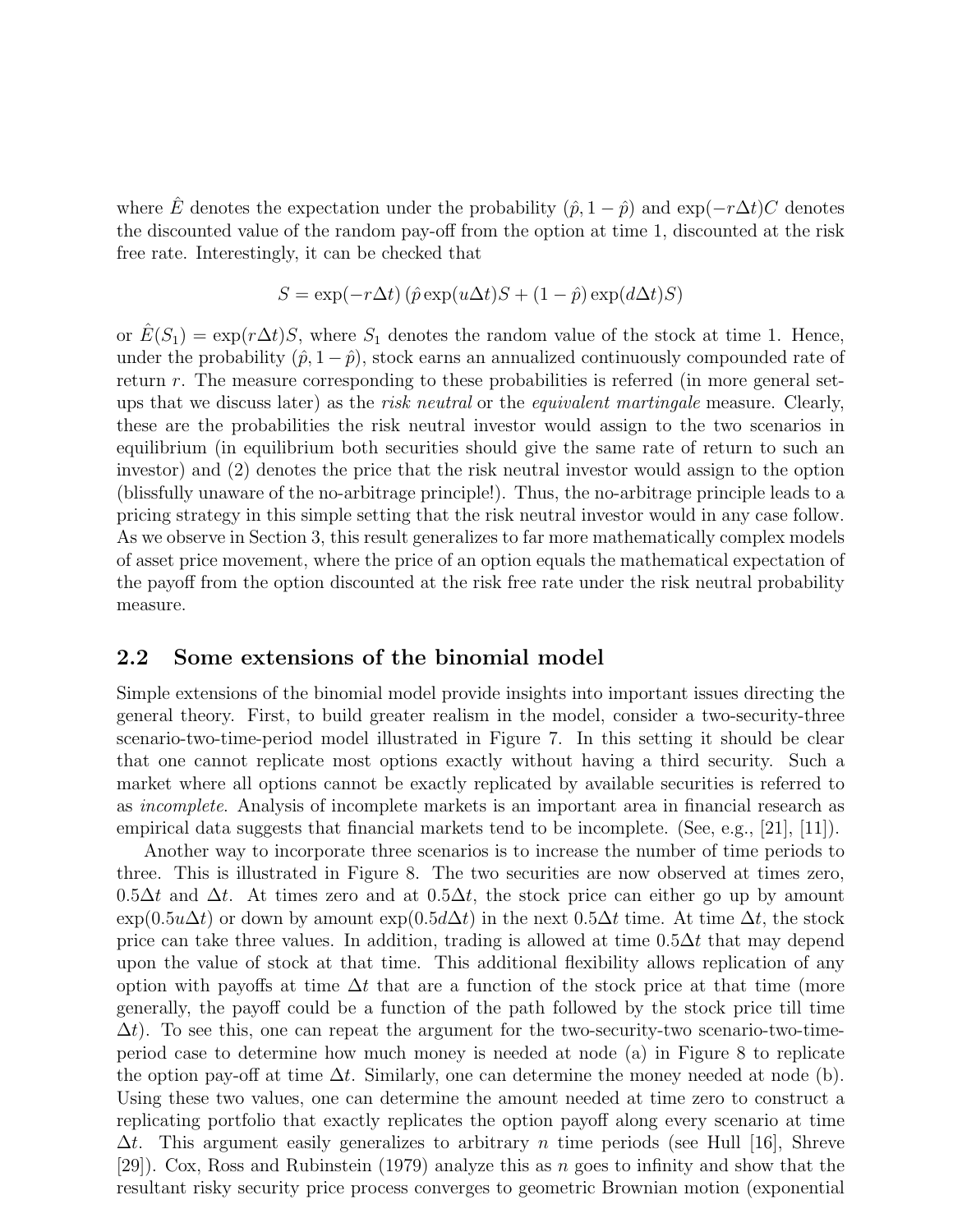

Figure 7: World comprising a risky security, a risk-free security and an option that needs to be priced. This world evolves in future for one time period where the risky security and the option can take three possible values. No arbitrage principle typically does not provide a unique price for the option in this case.

of Brownian motion; Brownian motion is discussed in section 3), a natural setting for more realistic analysis.

# 3 Continuous Time Models

We now discuss the European option pricing problem in the continuous-time-continuous-state settings which has emerged as the primary regime for modeling security prices. As discussed earlier, the key idea is to create a dynamic portfolio that through continuous trading in the underlying securities up to the option time to maturity, exactly replicates the option payoff in every possible scenario. In this presentation we de-emphasize technicalities to maintain focus on the key concepts used for pricing options and to keep the discussion accessible to a broad audience. We refer the reader to Shreve [30], Duffie [8], Steele [31] for simple and engaging account of stochastic analysis for derivatives pricing; Also see, [11]).

First in Section 3.1, we briefly introduce Brownian motion, perhaps the most fundamental continuous time stochastic process that is an essential ingredient in modeling security prices. We discuss how this is crucial in driving stochastic differential equations used to model security prices in Section 3.2. Then in Section 3.3, we briefly review the concepts of stochastic Ito integral, quadratic variation and Ito's formula, necessary to appreciate the stochastic differential equation model of security prices. In Section 3.4, we use a well known technique to arrive at a replicating portfolio and the Black Scholes partial differential equation for options with simple payoff structure in a two security set-up.

Modern approach to options pricing relies on two broad steps: First we determine a probability measure under which discounted security prices are martingales (martingales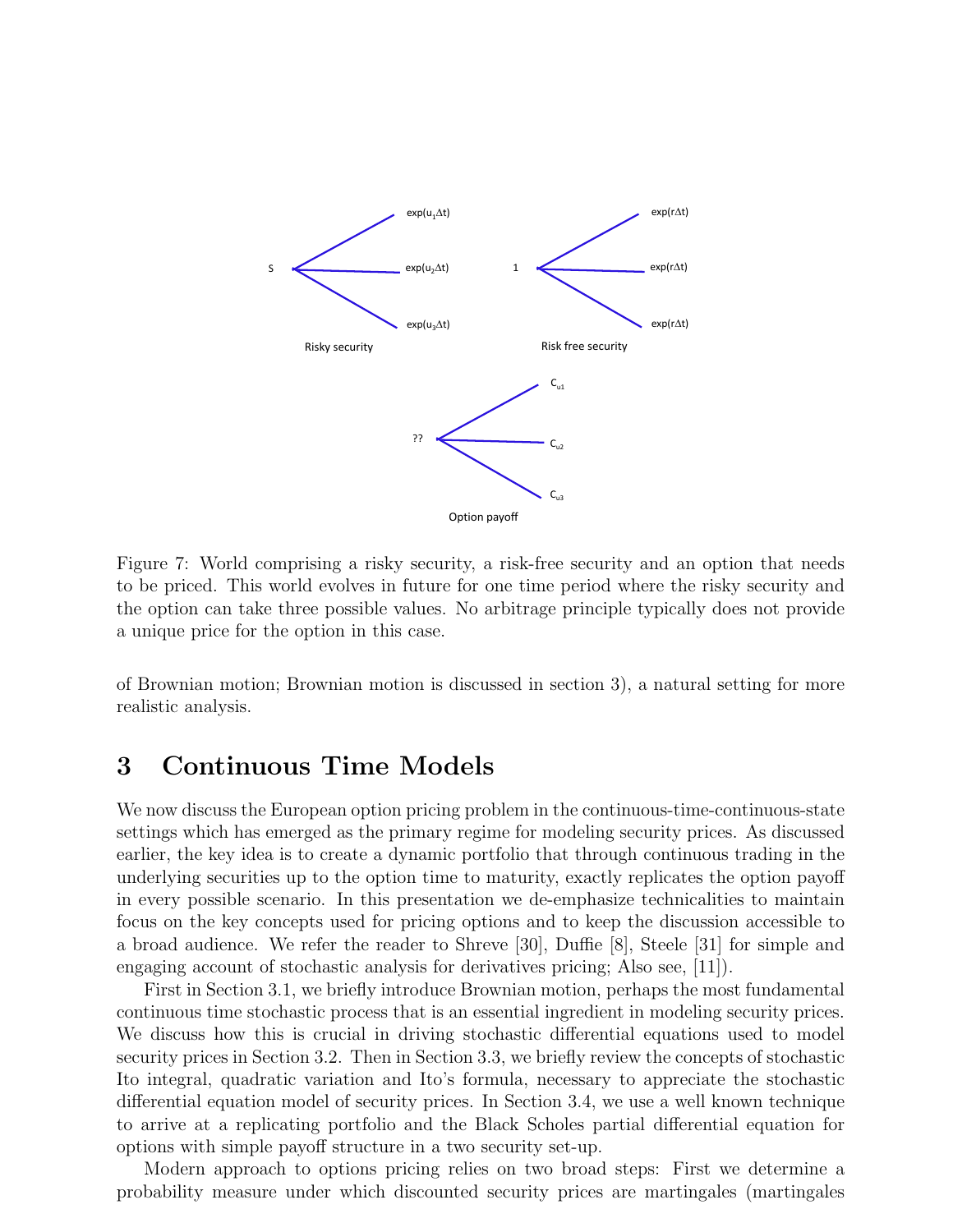

Figure 8: World comprising a risky security, a risk-free security and an option that needs to be priced. This world evolves in future for two time periods  $0.5\Delta t$  and  $\Delta t$ . Trading is allowed at time  $0.5\Delta t$  that may depend upon the value of stock at that time. This allows exact replication and hence unique pricing of any option with payoffs at time  $\Delta t$ .

correspond to stochastic processes that on an average do not change. These are precisely defined later). This, as indicated earlier, is referred to as the equivalent martingale or the risk neutral measure. Thereafter, one uses this measure to arrive at the replicating portfolio for the option. First step utilizes the famous Girsanov theorem. Martingale representation theorem is crucial to the second step. We review this approach to options pricing in Section 3.5. Sections 3.4 and 3.5 restrict attention to two security framework: one risky and the other risk-free. In Section 3.6, we briefly discuss how this analysis generalizes to multiple risky assets.

## 3.1 Brownian motion

Louis Bachelier in his dissertation [2] was the first to use Brownian motion to model stock prices with the explicit purpose of evaluating option prices. This in fact was the first use advanced mathematics in finance. Paul Samuelson [27] much later proposed geometric Brownian motion (exponential of Brownian motion) to model stock prices. This, even today is the most basic model of asset prices.

The stochastic process  $(W_t : t \geq 0)$  is referred to as standard Brownian motion (see, e.g., Revuz and Yor [26]) if

- 1.  $W_0 = 0$  almost surely.
- 2. For each  $t > s$ , the increment  $W_t W_s$  is independent of  $(W_u : u \leq s)$ . This implies that  $W_{t_2} - W_{t_1}$  is independent of  $W_{t_4} - W_{t_3}$  and so on whenever  $t_1 < t_2 < t_3 < t_4$ .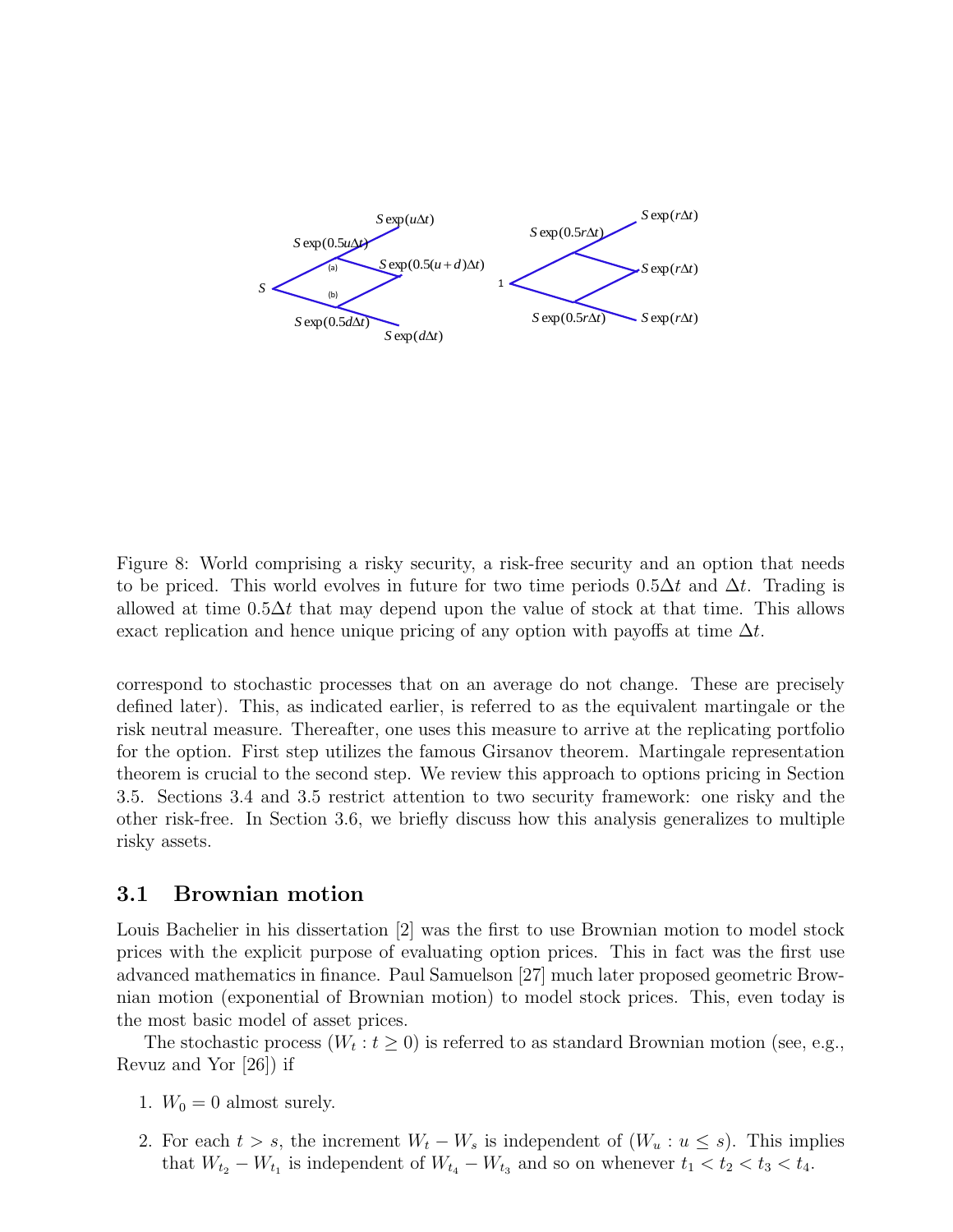- 3. For each  $t > s$ , the increment  $W_t W_s$  has a Gaussian distribution with zero mean and variance  $t - s$ .
- 4. The sample paths of  $(W_t : t \ge 0)$  are continuous almost surely.

Technically speaking,  $(W_t : t \geq 0)$  is defined on a probability space  $(\Omega, \mathcal{F}, \{\mathcal{F}\}_{t\geq 0}, \mathcal{P})$ where  $\{\mathcal{F}_{t\geq0}\}\$ is a filtration of  $\mathcal{F}$ , that is, an increasing sequence of sub-sigma algebras of  $\mathcal{F}$ . From an intuitive perspective,  $\mathcal{F}_t$  denotes the information available at time t. The random variable  $W_t$  is  $\mathcal{F}_t$  measurable for each t (i.e., the process  $\{W_t\}_{t\geq0}$  is adapted to  $\{\mathcal{F}\}_{t\geq0}$ ). Heuristically this means that the value of  $(W_s : s \le t)$  is known at time t. In this chapter we take  $\mathcal{F}_t$  to denote the sigma algebra generated by  $(W_s : s \le t)$ . This has ramifications for the martingale representation theorem stated later. In addition, the filtration  $\{\mathcal{F}\}_{t\geq 0}$ satisfies the usual conditions. See, e.g., Karatzas and Shreve [18].

The independent increments assumption is crucial to modeling risky security prices as it captures the efficient market hypothesis on security prices  $(14)$ , that is, any change in security prices is essentially due to arrival of new information (independent of what is known in past). All past information has already been incorporated in the market price.

## 3.2 Modeling Security Prices

In our model, the security price process is observed till  $T > 0$ , time to maturity of the option to be priced. In particular, in the Brownian motion defined above the time index is restricted to [0, T]. The stock price evolution is modeled as a stochastic process  $\{S_t\}_{0\leq t\leq T}$ defined on the probability space  $(\Omega, \mathcal{F}, \{\mathcal{F}\}_{0\leq t\leq T}, \mathcal{P})$  and is assumed to satisfy the stochastic differential equation (SDE)

$$
dS_t = \mu_t S_t dt + \sigma_t S_t dW_t,\tag{3}
$$

where  $\mu_t$  and  $\sigma_t$  maybe deterministic functions of  $(t, S_t)$  satisfying technical conditions such that a unique solution to this SDE exists (see, e.g., Oksendal [24], Karatzas and Shreve [18], Steele [31] for these conditions and a general introduction to SDEs). In (3), the simplest and popular case corresponds to both  $\mu_t$  and  $\sigma_t$  being constants.

Note that  $\frac{S_{t_1+t_2}-S_{t_1}}{S_{t_1}}$  denotes the return from the security over the time period  $[t_1, t_2]$ . Equation (3) may be best viewed through its discretized Euler's approximation at times  $t$ and  $t + \delta t$ :

$$
\frac{S_{t+\delta t} - S_t}{S_t} = \mu_t \delta t + \sigma_t (W_{t+\delta t} - W_t).
$$

This suggests that  $\mu_t$  captures the drift in the instantaneous return from the security at time t. Similarly,  $\sigma_t$  captures the sensitivity to the independent noise  $W_{t+\delta t} - W_t$  present in the instantaneous return at time t. Since,  $\mu_t$  and  $\sigma_t$  maybe functions of  $(t, S_t)$ , independent of the past security prices, and Brownian motion has independent increments, the process  ${S_t}_{0 \le t \le T}$  is Markov. Heuristically, this means that, given the asset value  $S_s$  at time s, the future  $\{S_t\}_{s\leq t\leq T}$  is independent of the past  $\{S_t\}_{0\leq t\leq s}$ .

Equation (3) is a heuristic differential representation of an SDE. A rigorous representation is given by

$$
S_t = S_0 + \int_0^t \mu_s S_s ds + \int_0^t \sigma_s S_s dW_s. \tag{4}
$$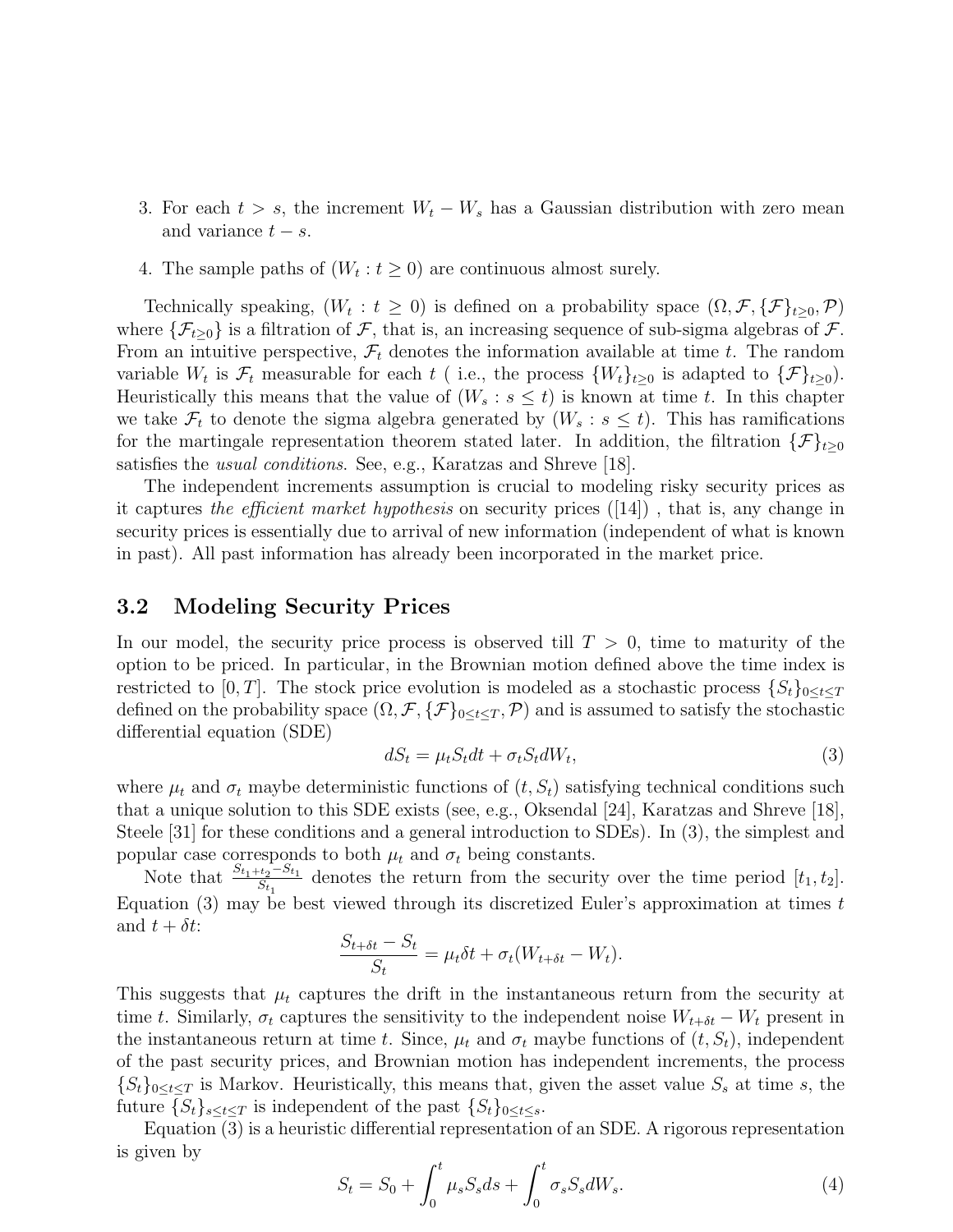Here, while  $\int_0^t \mu_s S_s ds$  is a standard Lebesgue integral defined path by path along the sample space, the integral  $\int_0^t \sigma_s S_s dW_s$  is a stochastic integral known as Ito integral after its inventor Ito [17]. It fundamentally differs from Lebesgue integral as it can be seen that Brownian motion does not have bounded variation. We briefly discuss this and related relevant results in the subsection below.

## 3.3 Stochastic Calculus

Here we summarize some useful results related to stochastic integrals that are needed in our discussion. The reader is referred to Karatzas and Shreve [18], Protter [25] and Revuz and Yor [26] for a comprehensive and rigorous analysis.

#### 3.3.1 Stochastic integral

Suppose that  $\phi : [0, T] \to \mathbb{R}$  is a bounded continuous function. One can then define its integral  $\int_0^T \phi(s) dA_s$  w.r.t. to a continuous process  $(A_t: 0 \le t \le T)$ , of finite first order variation, as the limit

$$
\lim_{n \to \infty} \sum_{i=0}^{n-1} \phi(iT/n) (A_{(i+1)T/n} - A_{iT/n}).
$$

(In our analysis, above and below, for notational simplification we have divided  $T$  into  $n$ equal intervals. Similar results are true if the intervals are allowed to be unequal with the caveat that the largest interval shrinks to zero as  $n \to \infty$ .) The above approach to defining integrals fails when the integration is w.r.t. to Brownian motion  $(W_t: 0 \le t \le T)$ . To see this informally, note that in

$$
\sum_{i=0}^{n-1} |W_{(i+1)T/n} - W_{iT/n}|
$$

the terms  $|W_{(i+1)T/n} - W_{iT/n}|$  are i.i.d. and each is distributed as  $\sqrt{T}/n$  times  $N(0, 1)$ , a standard Gaussian random variable with mean zero and variance 1. This suggests that, due standard Gaussian random variable with mean zero and variance 1. This suggests that, due<br>to the law of large numbers, this sum is close to  $\sqrt{nT}E|N(0,1)|$  as n becomes large. Hence, it diverges almost surely as  $n \to \infty$ . This makes definition of path by path integral w.r.t. Brownian motion difficult.

Ito defined the stochastic integral  $\int_0^T \phi(s) dW_s$  as a limit in the  $L^2$  sense<sup>1</sup>. Specifically, he considered adapted random processes  $(\phi(t): 0 \le t \le T)$  such that

$$
E\int_0^T \phi(s)^2 ds < \infty.
$$

For such functions, the following Ito's isometry is easily seen

$$
E\left[\sum_{i=0}^{n-1} (\phi(iT/n)(W_{(i+1)T/n} - W_{iT/n}))^{2}\right] = E\left(\sum_{i=0}^{n-1} \phi(iT/n)^{2}T/n\right).
$$

<sup>&</sup>lt;sup>1</sup>A sequence of random variables  $(X_n : n \ge 1)$  such that  $EX_n^2 < \infty$  for all n is said to converge to random variable X (all defined on the same probability space) in the  $L^2$  sense if  $\lim_{n\to\infty} E(X_n - X)^2 = 0$ .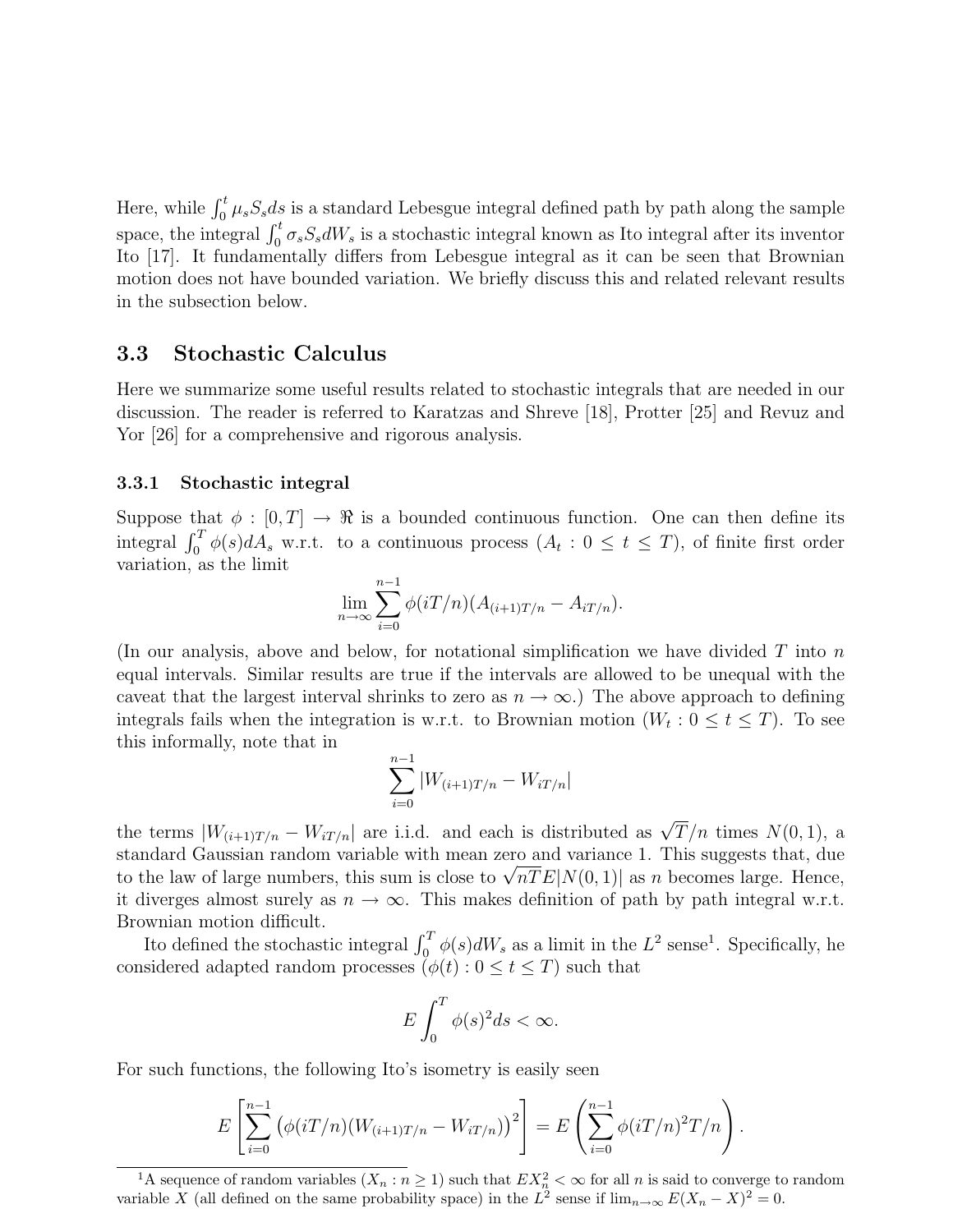To see this, note that  $\phi$  is an adapted process, the Brownian motion has independent increments, so that  $\phi(iT/n)$  is independent of  $W_{(i+1)T/n} - W_{iT/n}$ . Therefore, the expectation of the cross terms in the expansion of the square on the LHS can be seen to be zero. Further,  $E[\phi(iT/n)^2(W_{(i+1)T/n} - W_{iT/n})^2]$  equals  $E[\phi(iT/n)^2]T/n$ .

This identity plays a fundamental role in defining  $\int_0^T \phi(s) dW_s$  as an  $L^2$  limit of the sequence of random variables  $\sum_{i=0}^{n-1} \phi(iT/n)(W_{(i+1)T/n} - W_{iT/n})$  (see, e.g. Steele [31], Karatzas and Shreve [18]).

#### 3.3.2 Martingale property and quadratic variation

As is well known, martingales capture the idea of a fair game in gambling and are important to our analysis. Technically, a stochastic process  $(Y_t : 0 \le t \le T)$  on a probability space  $(\Omega, \mathcal{F}, \{\mathcal{F}\}_{0\leq t\leq T}, \mathcal{P})$  is a martingale if it is adapted to the filtration  $\{\mathcal{F}\}_{0\leq t\leq T}$ , if  $E|Y_t| < \infty$ for all  $t$ , and:

$$
E[Y_t|\mathcal{F}_s] = Y_s
$$

almost surely for all  $0 \leq s < t \leq T$ .

The process  $(I(t): 0 \leq t \leq T)$ ,

$$
I(t) = \sum_{i=0}^{k-1} \phi(iT/n)(W_{(i+1)T/n} - W_{iT/n}) + \phi(kT/n)(W_t - W_{kT/n})
$$

where k is such that  $t \in [kT/n, (k+1)T/n)$ , can be easily seen to be a continuous zero mean martingale using the key observation that for  $t_1 < t_2 < t_3$ ,

$$
E[\phi(t_2)(W_{t_3}-W_{t_2})|\mathcal{F}_{t_1}] = E(E[\phi(t_2)(W_{t_3}-W_{t_2})|\mathcal{F}_{t_2}]|\mathcal{F}_{t_1})
$$

and this equals zero since

$$
E[\phi(t_2)(W_{t_3}-W_{t_2})|\mathcal{F}_{t_2}] = \phi(t_2)E[(W_{t_3}-W_{t_2})|\mathcal{F}_{t_2}] = 0.
$$

Using this it can also be shown that the limiting process  $(\int_0^t \phi(s)dW_s : 0 \le t \le T)$  is a zero mean martingale if  $(\phi(t): 0 \le t \le T)$  is an adapted process and

$$
E\int_0^T \phi(s)^2 ds < \infty.
$$

Quadratic variation of any process  $(X_t: 0 \le t \le T)$  may be defined as the  $L^2$  limit of the sequence  $\sum_{i=0}^{n-1} (X_{(i+1)T/n} - X_{iT/n})^2$  when it exists. This can be seen to equal  $\int_0^T \phi(s)^2 ds$ for the process  $(\int_0^t \phi(s)dW_s: 0 \le t \le T)$ . In particular the quadratic variation of  $(W_t: 0 \le$  $t \leq T$ ) equals a constant T.

#### 3.3.3 Ito's formula

Ito's formula provides a key identity that highlights the difference between Ito's integral and ordinary integral. It is the main tool for analysis of stochastic integrals. Suppose that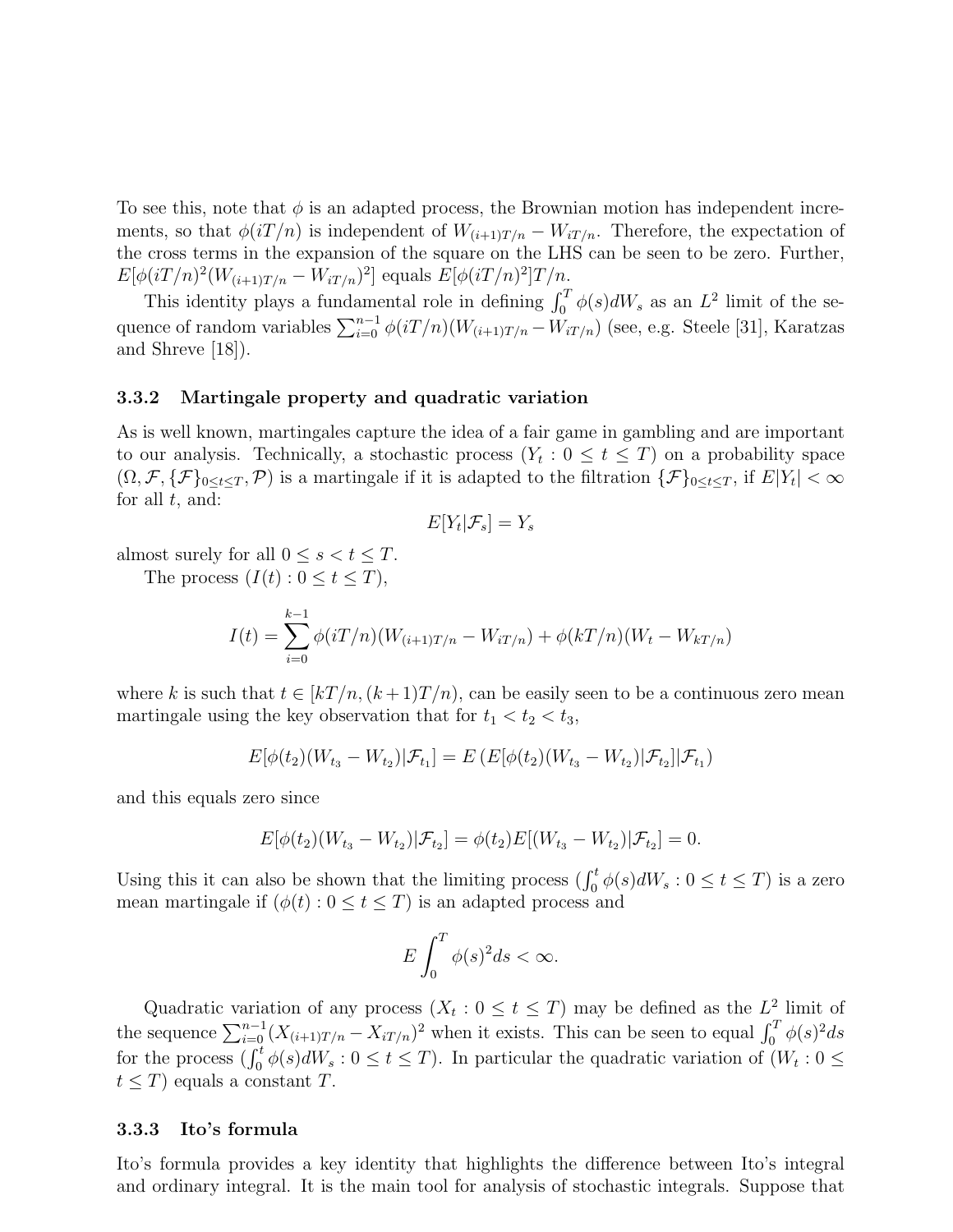$f: \Re \to \Re$  is twice continuously differentiable and  $E \int_0^t f'(W_s)^2 ds < \infty$ . Then, Ito's formula states that

$$
f(W_t) = f(W_0) + \int_0^t f'(W_s) dW_s + \frac{1}{2} \int_0^t f''(W_s) ds.
$$
 (5)

Note that in integration with respect to processes with finite first order variation, the correction term  $\frac{1}{2} \int_0^t \tilde{f}''(W_s)ds$  would be absent.

To see why this identity holds, re-express  $f(W_t) - f(W_0)$  as

$$
\sum_{i=0}^{n-1} \left( f(W_{(i+1)t/n}) - f(W_{it/n}) \right).
$$

Expanding the summands using the Taylor series expansion and ignoring the remainder terms, we have

$$
\sum_{i=0}^{n-1} f'(W_{it/n})(W_{(i+1)t/n} - W_{it/n}) + \frac{1}{2} \sum_{i=0}^{n-1} f''(W_{it/n})(W_{(i+1)t/n} - W_{it/n})^2.
$$

The first term converges to  $\int_0^t f'(W_s) dW_s$  in  $L^2$  as  $n \to \infty$ . To see that the second term converges to  $\frac{1}{2} \int_0^t f''(W_s) ds$  it suffices to note that

$$
\sum_{i=0}^{n-1} f''(W_{it/n}) \left( (W_{(i+1)t/n} - W_{it/n})^2 - t/n \right) \tag{6}
$$

converges to zero as  $n \to \infty$ . This is easily seen when  $|f''|$  is bounded as then (6) is bounded from above by

$$
\sup_x |f''(x)| \sum_{i=0}^{n-1} ((W_{(i+1)t/n} - W_{it/n})^2 - t/n).
$$

The sum above converges to zero in  $L^2$  as the quadratic variation of  $(W(s): 0 \le s \le t)$ equals t.

In the heuristic differential form (5) may be expressed as

$$
df(W_t) = f'(W_t)dW_t + \frac{1}{2}f''(W_t)dt.
$$

This form is usually more convenient to manipulate and correctly derive other equations and is preferred to the rigorous representation.

Similarly, for  $f : [0, T] \times \mathbb{R} \to \mathbb{R}$  with continuous partial derivatives of second order, we can show that

$$
df(t, W_t) = f_t(t, W_t)dt + f_x(t, W_t)dW_t + \frac{1}{2}f_{xx}(t, W_t)dt
$$
\n(7)

where  $f_t$  denotes the partial derivative w.r.t. the first argument of  $f(\cdot, \cdot)$  and  $f_x$  and  $f_{xx}$ denote the first and the second order partial derivatives with respect to its second argument. Again, the rigorous representation for (8) is

$$
f(t, W_t) = f(0, W_0) + \int_0^t f_t(s, W_s) ds + \int_0^t f_x(s, W_s) dW_s + \frac{1}{2} \int_0^t f_{xx}(s, W_s) ds.
$$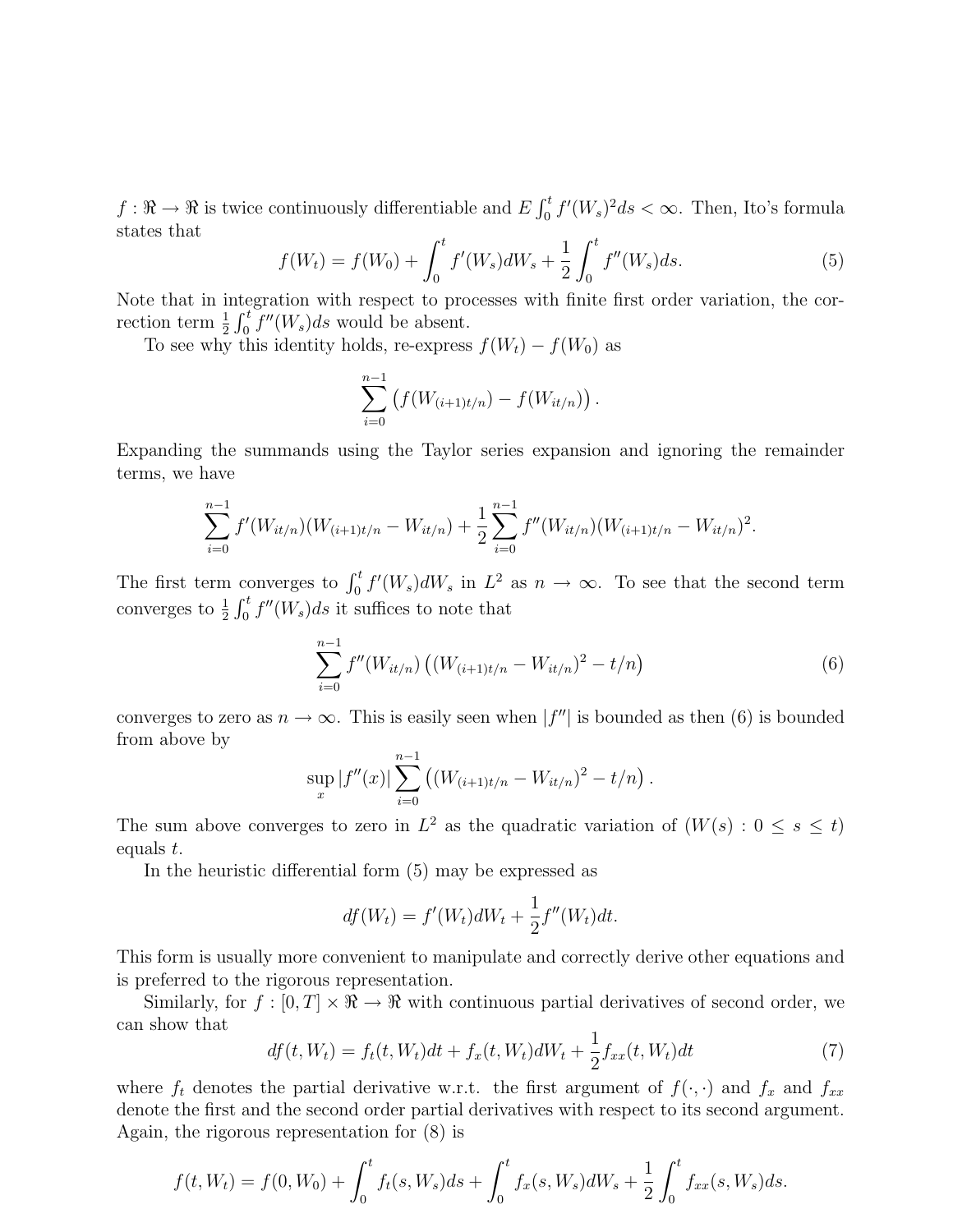#### 3.3.4 Ito processes

The process  $(X_t: 0 \le t \le T)$  of the (differential) form

$$
dX_t = \alpha_t dt + \beta_t dW_t
$$

where  $(\alpha_t: 0 \le t \le T)$  and  $(\beta_t: 0 \le t \le T)$  are adapted processes such that  $E(\int_0^T \beta_t^2 dt) < \infty$ and  $E(\int_0^T |\alpha_t| dt) < \infty$ , are referred to as Ito processes. Ito's formula can be generalized using essentially similar arguments to show that

$$
df(t, X_t) = f_t(t, X_t)dt + f_x(t, X_t)dX_t + \frac{1}{2}f_{xx}(t, X_t)\sigma_t^2 dt.
$$
 (8)

### 3.4 Black Scholes partial differential equation

As in the Binomial setting, here too we consider two securities. The risky security or the stock price process satisfies (3). The money market  $(R_t: 0 \le t \le T)$  is governed by a *short* rate process  $(r_t: 0 \le t \le T)$  and satisfies the differential equation

$$
dR_t = r_t R_t dt
$$

with  $R_0 = 1$ . Here short rate  $r_t$  corresponds to instantaneous return on investment in the money market at time  $t$ . In particular, Rs. 1 invested at time zero in the money market equals  $R_t = \exp(\int_0^t r_s ds)$  at time t. In general  $r_t$  may be random and the process  $(r_t : 0 \le t \le T)$ may be adapted to  $\{\mathcal{F}\}_{0\leq t\leq T}$ , although typically when short time horizons are involved, a deterministic model of short rates is often used. In fact, it is common to assume that  $r_t = r$ , a constant, so that  $R_t = \exp(rt)$ . In our analysis, we assume that  $(r_t : 0 \le t \le T)$  is deterministic to obtain considerable simplification.

Now consider the problem of pricing an option in this market that pays a random amount  $h(S_T)$  at time T. For instance, for a call option that matures at time T with strike price K, we have  $h(S_T) = \max(S_T - K, 0)$ . We now construct a replicating portfolio for this option. Consider the recipe process  $(b_t: 0 \le t \le T)$  for constructing a replicating portfolio. We start with amount  $P_0$ . At time t, let  $P_t$  denote the value of the portfolio. This is used to purchase  $b_t$  number of stock (we allow  $b_t$  to take non-integral values). The remaining amount  $P_t - b_t S_t$ is invested in the money market. Then, the portfolio process evolves as:

$$
dP_t = (P_t - b_t S_t) r_t dt + b_t dS_t.
$$
\n
$$
(9)
$$

Due to the Markov nature of the stock price process, and since the option payoff is a function of  $S_T$ , at time t, the option price can be seen to be a function of t and  $S_t$ . Denote this price by  $c(t, S_t)$ . By Ito's formula (8), (assuming  $c(\cdot, \cdot)$  is sufficiently smooth):

$$
dc(t, S_t) = c_t(t, S_t)dt + c_x(t, S_t)dS_t + \frac{1}{2}c_{xx}(t, S_t)\sigma_t^2dt,
$$

with  $c(T, S_T) = h(S_T)$ . This maybe e-expressed as:

$$
dc(t, S_t) = \left(c_t(t, S_t) + c_x(t, S_t)S_t\mu_t + \frac{1}{2}c_{xx}(t, S_t)\sigma_t^2 S_t^2\right)dt + c_x(t, S_t)\sigma_t S_t dW_t
$$
 (10)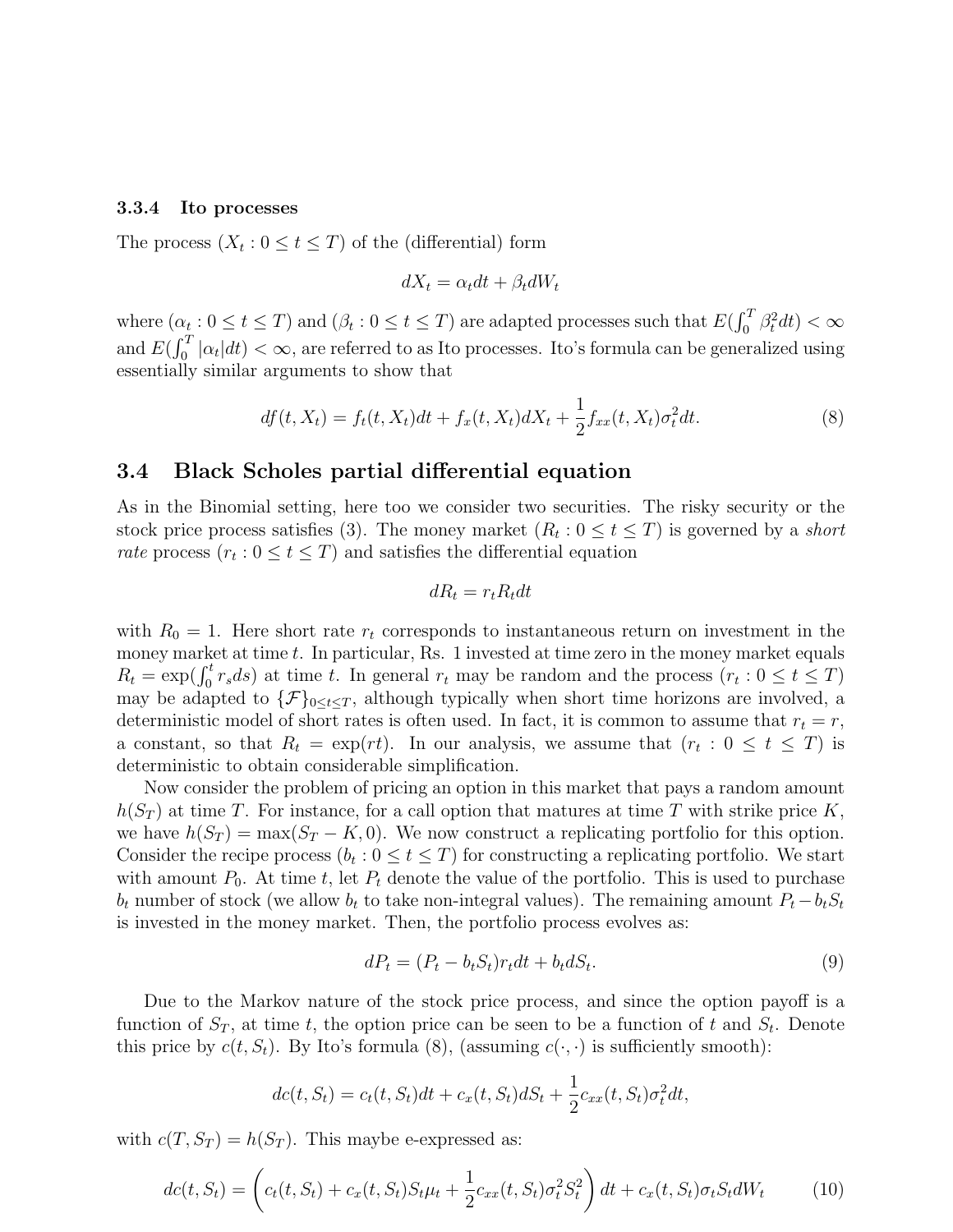Our aim is to select  $(b_t: 0 \le t \le T)$  so that  $P_t$  equals  $c(t, S_t)$  for all  $(t, S_t)$ . To this end, (9) can be re-expressed as

$$
dP_t = \left( (P_t - b_t S_t) r_t + b_t \mu_t S_t \right) dt + b_t \sigma_t S_t dW_t.
$$
\n
$$
(11)
$$

To make  $P_t = c(t, S_t)$  we equate the drift (terms corresponding to dt) as well as the diffusion terms (terms corresponding to  $dW_t$ ) in (10) and (11). This requires that  $b_t = c_x(t, S_t)$  and

$$
c_t(t, S_t) + \frac{1}{2}c_{xx}(t, S_t)S_t^2\sigma_t^2 - c(t, S_t)r_t + c_x(t, S_t)S_t r_t = 0.
$$

The above should hold for all values of  $S_t \geq 0$ . This specifies the famous Black-Scholes partial differential equation (pde) satisfied by the option price process:

$$
c_t(t,x) + c_x(t,x)xr_t + \frac{1}{2}c_{xx}(t,x)x^2\sigma_t^2 - c(t,x)r_t = 0
$$
\n(12)

for  $0 \le t \le T$ ,  $x \ge 0$  and the the boundary condition  $c(T, x) = h(x)$  for all x.

This is a parabolic pde that can be solved for the price process  $c(t, x)$  for all  $t \in [0, T)$ and  $x \geq 0$ . Once this is available, the replicating portfolio process is constructed as follows.  $P_0 = c(0, S_0)$  denotes the initial amount needed. This is also the value of the option at time zero. At this time  $c_x(0, S_0)$  number of risky security is purchased and the remaining amount  $c(0, S_0) - c_x(0, S_0)S_0$  is invested in the money market. At any time t, the number of stocks held is adjusted to  $c_x(t, S_t)$ . Then, the value of the portfolio equals  $c(t, S_t)$ . The amount  $c(t, S_t) - c_x(t, S_t)S_t$  is invested in the money market. These adjustments are made at each time  $t \in [0, T)$ . At time T then the portfolio value equals  $c(T, S_T) = h(S_T)$  so that the option is perfectly replicated.

## 3.5 Equivalent martingale measure

As in the discrete case, in the continuous setting as well, under mild technical conditions, there exists another probability measure referred to as the risk neutral measure or the equivalent martingale measure under which the discounted stock price process is a martingale. This then makes the discounted replicating portfolio process a martingale, which in turn ensures that if an option can be replicated, then the discounted option price process is a martingale. The importance of this result is that it brings to bear the well developed and elegant theory of martingales to derivative pricing leading to deep insights into derivatives pricing and hedging (see Harrison and Kreps [12] and Harrison and Pliska [13] for seminal papers on this approach).

Martingale representation theorem and Girsanov theorem are two fundamental results from probability that are essential to this approach. We state them in a simple one dimensional setting.

**Martingale Representation Theorem:** If the stochastic process  $(M_t: 0 \le t \le T)$  defined on  $(\Omega, \mathcal{F}, {\{\mathcal{F}\}}_{0\leq t\leq T}, \mathcal{P})$  is a martingale, then there exists an adapted process  $(\nu(t): 0 \leq t \leq T)$ T) such that  $E(\int_0^T \nu(t)^2 dt) < \infty$  and

$$
M_t = M_0 + \int_0^t \nu(s)dW_s
$$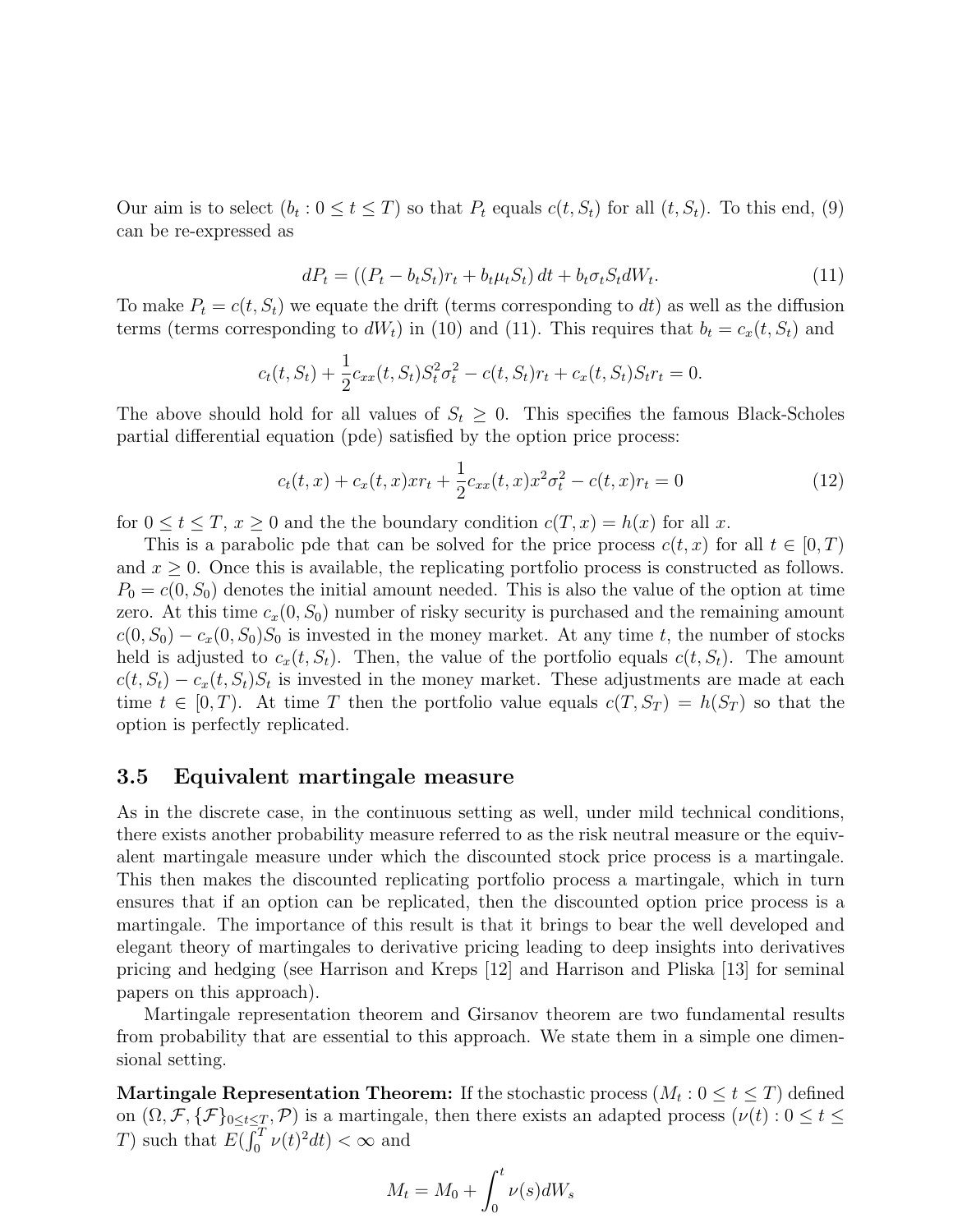for  $0 \le t \le T$ .

As noted earlier, under mild conditions a stochastic integral process is a martingale. The above theorem states that the converse is also true. That is, on this probability space, every martingale is a stochastic integral.

Some preliminaries to help state the Girsanov theorem: Two probability measures  $P$  and  $\mathcal{P}^*$  defined on the same space are said to be equivalent if they assign positive probability to same sets. Equivalently, they assign zero probability to same sets. Further if  $P$  and  $P^*$  are equivalent probability measures, then there exists an almost surely positive Radon-Nikodym derivative of  $\mathcal{P}^*$  w.r.t.  $\mathcal{P}$ , call it Y, such that  $\mathcal{P}^*(A) = E_{\mathcal{P}} Y I(A)$  (here, the subscript on E denotes that the expectation is with respect to probability measure  $\mathcal P$  and  $I(\cdot)$  is an indicator function). Furthermore, if  $Z$  is a strictly positive random variable almost surely with  $E_P Z = 1$  then the set function  $\mathcal{Q}(A) = E_P Z I(A)$  can be seen to be a probability measure that is equivalent to  $P$ . Girsanov Theorem specifies the new distribution of the Brownian motion  $(W_t: 0 \le t \le T)$  under probability measures equivalent to  $\mathcal{P}$ . Specifically, consider the process

$$
Y_t = \exp\left(\int_0^t \nu_s dW_s - \frac{1}{2} \int_0^t \nu_s^2 ds\right).
$$

Let  $X_t = \int_0^t \nu_s dW_s - \frac{1}{2}$  $\frac{1}{2} \int_0^t \nu_s^2 ds$ . Then  $Y_t = \exp(X_t)$  so that using Ito's formula

$$
dY_t = Y_t \nu_t dW_t,
$$

or in its meaningful form

$$
Y_t = 1 + \int_0^t Y_s \nu_s dW_s.
$$

Under technical conditions the stochastic integral is a mean zero martingale so that  $(Y_t$ :  $0 \le t \le T$ ) is a positive mean 1 martingale. Let  $\mathcal{P}^{\nu}(A) = E_{\mathcal{P}}[Y_T I(A)].$ 

Girsanov Theorem: Under the probability measure  $\mathcal{P}^{\nu}$ , under technical conditions on  $(\nu_t: 0 \le t \le T)$ , the process  $(W_t^{\nu}: 0 \le t \le T)$  where

$$
W_t^{\nu} = W_t - \int_0^t \nu_s ds
$$

(or  $dW_t^{\nu} = dW_t - \nu_t dt$  in the differential notation) is a standard Brownian motion. Equivalently,  $(W_t: 0 \le t \le T)$  is a standard Brownian motion plus the drift process  $(\int_0^t \nu_s ds : 0 \le t \le T)$  $t \leq T$ ).

#### 3.5.1 Identifying the equivalent martingale measure

Armed with the above two powerful results we can now return to the process of finding the equivalent martingale measure for the stock price process and the replicating portfolio for the option price process. Recall that the stock price follows the SDE

$$
dS_t = \mu_t S_t dt + \sigma_t S_t dW_t.
$$

We now allow this to be a general Ito process, that is,  $\{\mu_t\}$  and  $\{\sigma_t\}$  are adapted processes (not just deterministic functions of t and  $S_t$ ). The option payoff H is allowed to be an  $\mathcal{F}_T$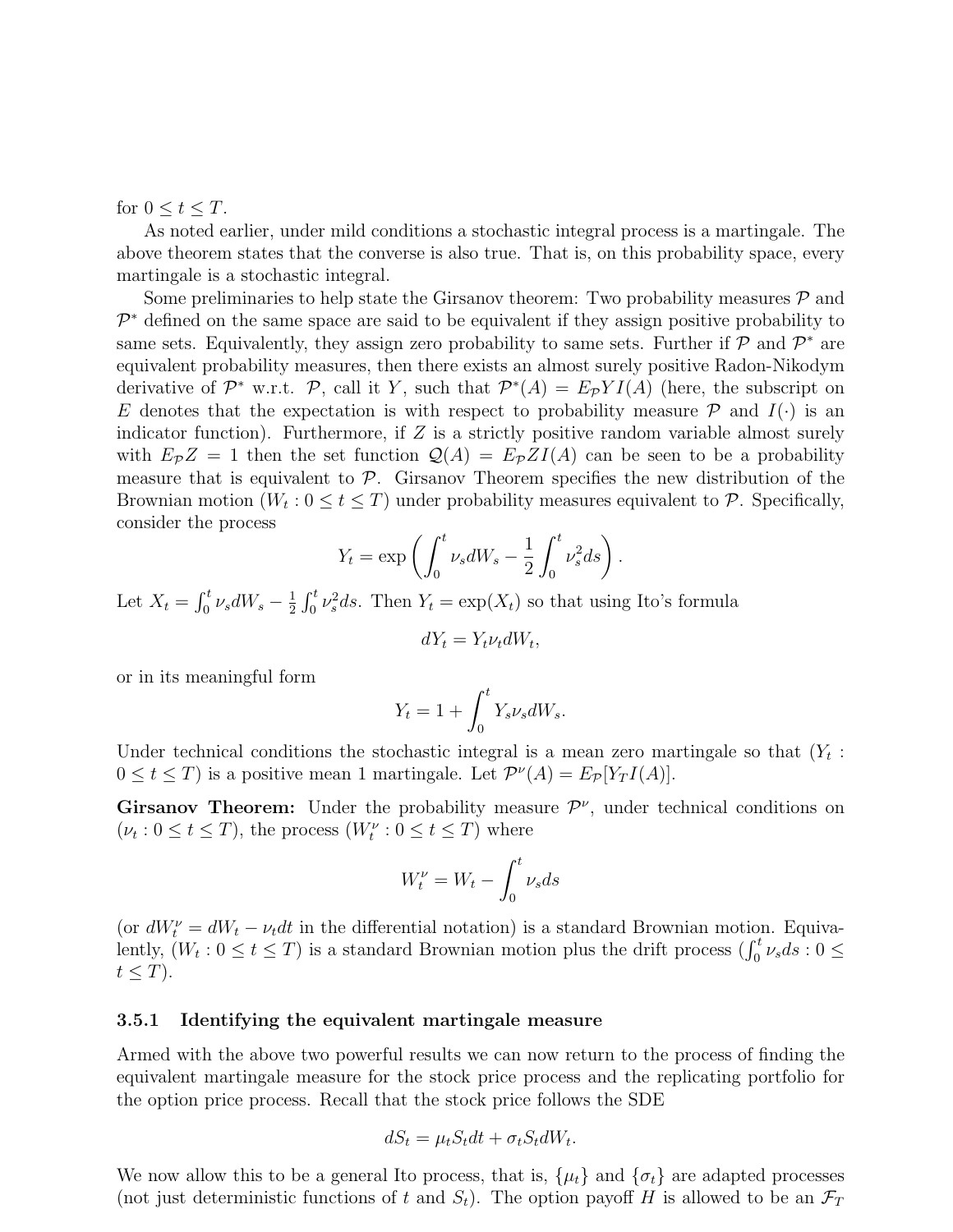measurable random variable. This means that it can be a function of  $(S_t: 0 \le t \le T)$ , not just of  $S_T$ .

Note that  $R_t^{-1}S_t$  has the form  $f(t, S_t)$  where  $S_t$  is an Ito's process. Therefore, using the Ito's formula, the discounted stock price process satisfies the relation

$$
d(R_t^{-1}S_t) = -r_t R_t^{-1} S_t + R_t^{-1} dS_t = R_t^{-1} S_t ((\mu_t - r_t) dt + \sigma_t dW_t).
$$
 (13)

It is now easy to see from Girsanov theorem that if  $\sigma_t > 0$  almost surely, then under the probability measure  $\mathcal{P}^{\nu}$  with  $\nu_t = \frac{r_t - \mu_t}{\sigma_t}$  $\frac{-\mu_t}{\sigma_t}$  the discounted stock price process satisfies the relation

$$
d(R_t^{-1}S_t) = R_t^{-1}S_t\sigma_t dW_t^{\nu}
$$

(this can be seen by replacing  $dW_t$  by  $dW_t^{\nu} + \nu_t dt$  in (13). This operation in differential notation can be shown to be technically valid). This being a stochastic integral is a martingale (modulo technical conditions), so that  $\mathcal{P}^{\nu}$  is the equivalent martingale measure.

It is easy to see by applying the Ito's formula (Note that  $S_t = R_t X_t$  where  $X_t = R_t^{-1} S_t$ satisfies the SDE above) that

$$
dS_t = r_t S_t dt + S_t \sigma_t dW_t^{\nu}.
$$
\n(14)

Hence, under the equivalent martingale measure  $\mathcal{P}^{\nu}$ , the drift of the stock price process changes from  $\{\mu_t\}$  to  $\{r_t\}$ . Therefore,  $\mathcal{P}^{\nu}$  is also referred to as the risk neutral measure.

#### 3.5.2 Creating the replicating portfolio process

Now consider the problem of creating the replicating process for an option with pay-off H. Define  $V_t$  for  $0 \le t \le T$  so that

$$
R_t^{-1}V_t = E_{\mathcal{P}^{\nu}}[R_T^{-1}H|\mathcal{F}_t].
$$

Note that  $V_T = H$ .

Our plan is to construct a replicating portfolio process  $(P_t: 0 \le t \le T)$  such that  $P_t = V_t$ for all t. Then, since  $P_T = H$  we have replicated the option with this portfolio process and  $P_t$  then denotes the price of the option at time t, i.e.,

$$
P_t = E_{\mathcal{P}^{\nu}} \left[ \exp \left( - \int_t^T r_s ds \right) H | \mathcal{F}_t \right]. \tag{15}
$$

Then, the option price is simply the conditional expectation of the discounted option payoff under the risk neutral or the equivalent martingale measure.

To this end, it is easily seen from the law of iterated conditional expectations that for  $s < t$ ,

$$
R_s^{-1}V_s = E_{\mathcal{P}^{\nu}}\left(E_{\mathcal{P}^{\nu}}[R_T^{-1}V_T|\mathcal{F}_t]|\mathcal{F}_s\right) = E_{\mathcal{P}^{\nu}}[R_t^{-1}V_t|\mathcal{F}_s],
$$

that is,  $(R_t^{-1}V_t: 0 \le t \le T)$  is a martingale. From the martingale representation theorem there exists an adapted process  $(w_t: 0 \le t \le T)$  such that

$$
d(R_t^{-1}V_t) = w_t dW_t^{\nu}.
$$
\n
$$
(16)
$$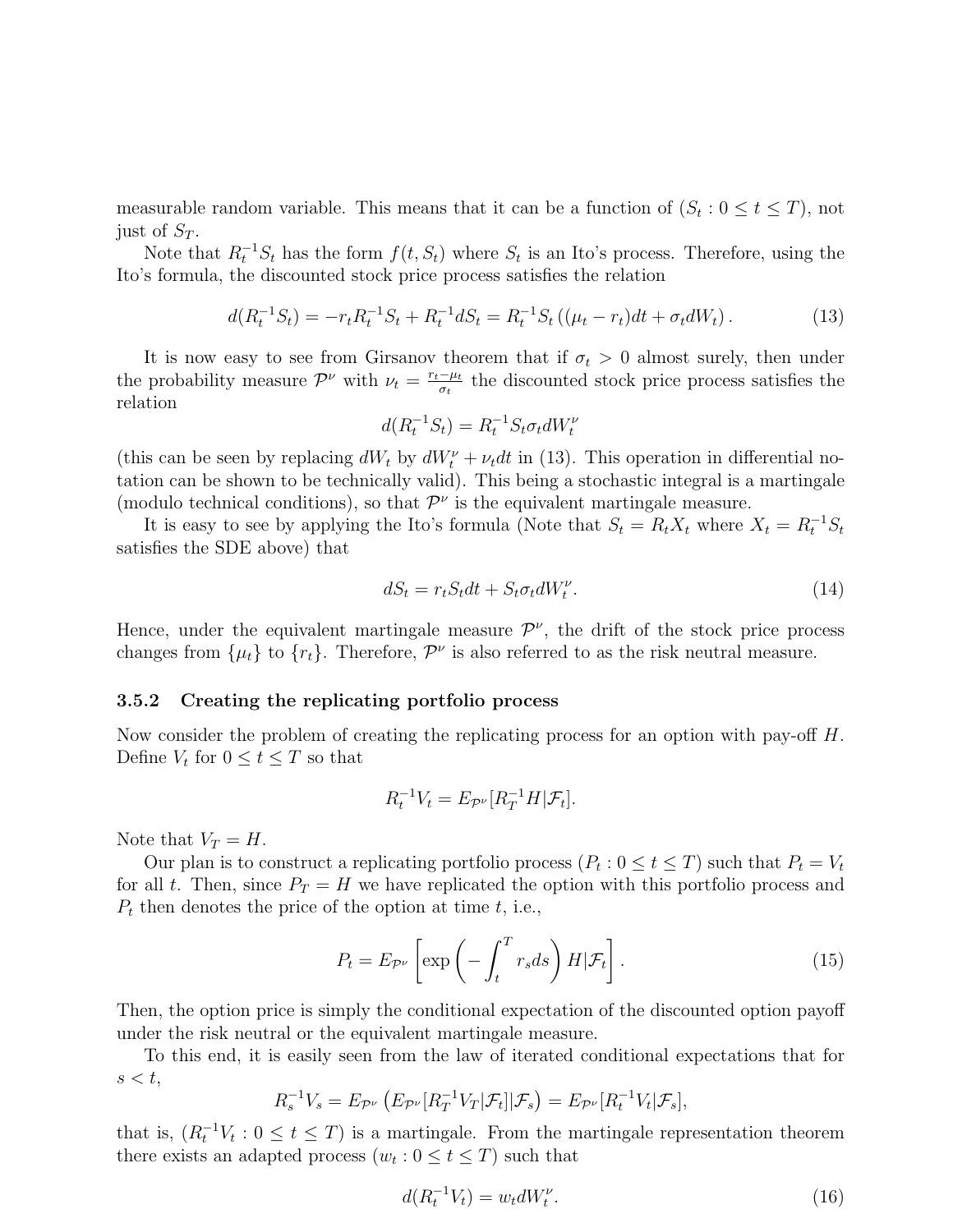Now consider a portfolio process  $(P_t: 0 \le t \le T)$  with the associated recipe process  $(b_t: 0 \le t \le T)$ . Recall that this means that we start with wealth  $P_0$ . At any time t the portfolio value is denoted by  $P_t$  which is used to purchase  $b_t$  units of stock. The remaining amount  $P_t - b_t S_t$  is invested in the money market. Then, the portfolio process evolves as in (9). The discounted portfolio process

$$
d(R_t^{-1}P_t) = R_t^{-1}b_tS_t((\mu_t - r_t)dt + \sigma_t dW_t) = R_t^{-1}b_tS_t\sigma_t dW_t^{\nu}.
$$
\n(17)

Therefore, under technical conditions, the discounted portfolio process being a stochastic integral, is a martingale under  $\mathcal{P}^{\nu}$ .

From (16) and (17) its clear that if we set  $P_0 = V_0$  and  $b_t = \frac{w_t R_t}{S_t \sigma_t}$  $\frac{w_t R_t}{S_t \sigma_t}$  then  $P_t = V_t$  for all t. In particular we have constructed a replicating portfolio. In particular, under technical conditions, primarily that  $\sigma_t > 0$  almost surely, for almost every t every option can be replicated so that this market is complete.

#### 3.5.3 Black Scholes pricing

Suppose that the stock price follows the SDE

$$
dS_t = \mu S_t dt + \sigma S_t dW_t
$$

where  $\mu$  and  $\sigma > 0$  are constant. Furthermore the short rate  $r_t$  equals a constant r. From above and (14), it follows that under the equivalent martingale measure  $\mathcal{P}^{\nu}$ 

$$
dS_t = rS_t dt + S_t \sigma dW_t^{\nu}.
$$
\n(18)

Equivalently,

$$
S_t = S_0 \exp(\sigma W_t^{\nu} + (r - \sigma^2/2)t). \tag{19}
$$

The fact that  $S_t$  given by (19) satisfies (18) can be seen applying Ito's formula to (19). Since (18) has a unique solution, it is given by (19). Since,  $\{W_t^{\nu}\}\$ is the standard Brownian motion under  $\mathcal{P}^{\nu}$ , it follows that  $\{S_t\}$  is geometric Brownian motion and that for each t, log  $S_t$  has a Gaussian distribution with mean  $(r - \sigma^2/2)t + \log S_0$  and variance  $\sigma^2 t$ .

Now suppose that we want to price a call option that matures at time  $T$  and has a strike price K. Then,  $H = (S_T - K)^+$  (note that  $(x)^+ = \max(x, 0)$ ). The option price equals

$$
E\left(\left[\exp\left(N((r-\sigma^2/2)T+\log S_0, \sigma^2 T)\right)-K\right]^+\right.\tag{20}
$$

where  $N(a, b)$  denotes a Gaussian distributed random variable with mean a and variance b. (20) can be easily evaluated to give the price of the European call option. The option price at time  $t$  can be inferred from  $(15)$  to equal

$$
E\left(\left[\exp\left(N((r-\sigma^2/2)(T-t)+\log S_t, \sigma^2(T-t))\right)-K\right]^+\right].
$$

Call this  $c(t, S_t)$ . It can be shown that this function satisfies the Black Scholes pde (12) with  $h(x) = (x - K)^{+}.$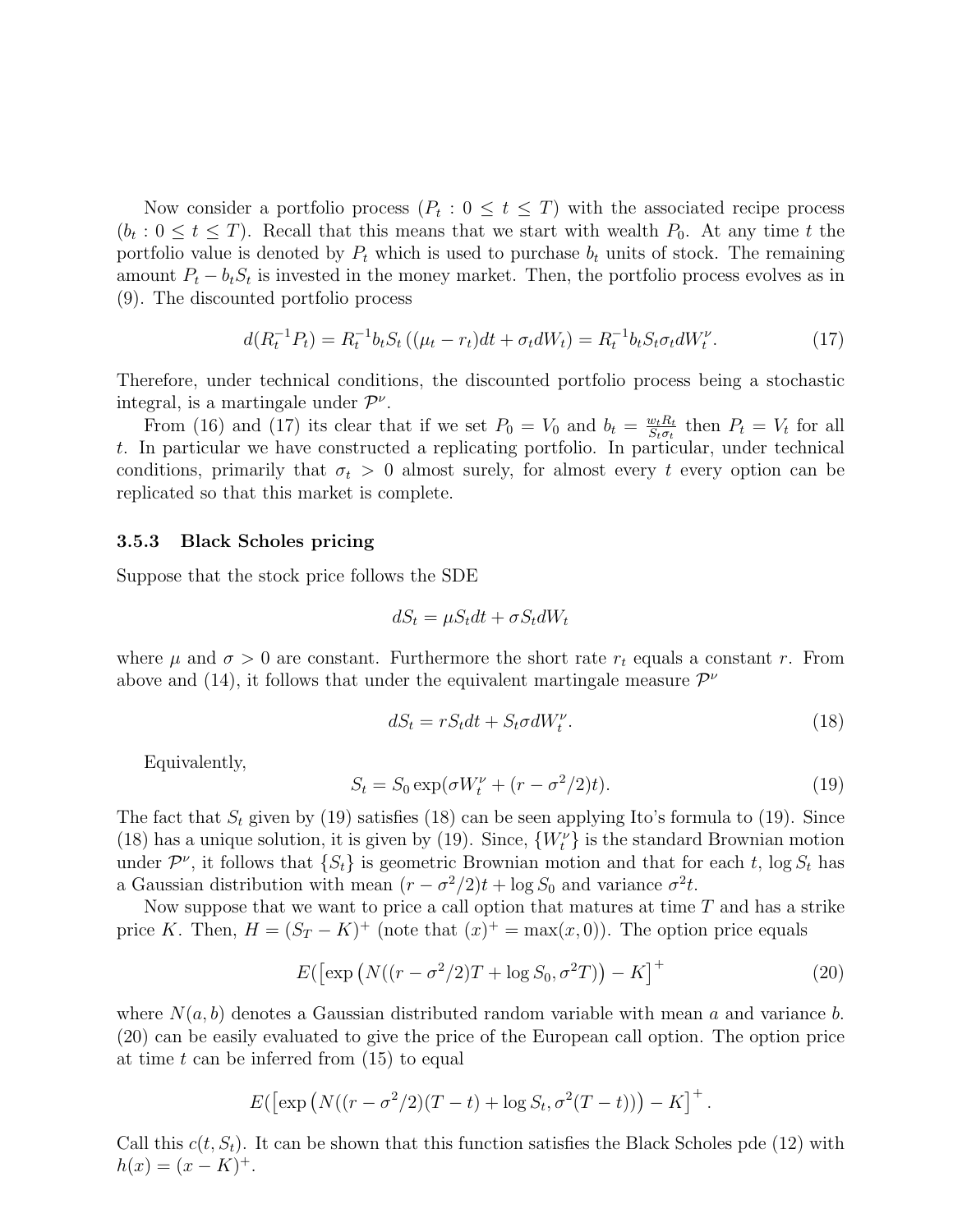## 3.6 Multiple assets

Now we extend the analysis to n risky assets or stocks driven by n independent sources of noise modeled by independent Brownian motions  $(W_t^1, \ldots, W_t^n : 0 \le t \le T)$ . Specifically, we assume that *n* assets  $(S_t^1, \ldots, S_t^n : 0 \le t \le T)$  satisfy the SDE

$$
dS_t^i = \mu_t^i S_t^i dt + \sum_{j=1}^n \sigma_t^{ij} S_t^i dW_t^j
$$
\n(21)

for  $i = 1, \ldots, n$ . Here we assume that each  $\mu^{i}$  and  $\sigma^{ij}$  is an adapted process and satisfy restrictions so that the integrals associated with (21) are well defined. In addition we let  $R_t = \exp(\int_0^t r(s)ds)$  as before. Above, the number of Brownian motions may be taken to be different from the number of securities, however the results are more elegant when the two are equal. This is also a popular assumption in practice.

The key observation from essentially repeating the analysis as for the single risky asset is that for the equivalent martingale measure to exist, the matrix  $\{\sigma_t^{ij}\}\$  has to be invertible almost everywhere. This condition is also essential to create a replicating portfolio for any given option (that is, for the market to be complete).

It is easy to see that

$$
dR_t^{-1}S_t^i = S_t^i \left( (\mu_t^i - r_t)dt + \sum_{j=1}^n \sigma_t^{ij} dW_t^j \right)
$$

for all  $i$ . Now we look for conditions under which the equivalent martingale measure exists. Using the Girsanov theorem, it can be shown that if  $\mathcal{P}^{\nu}$  is equivalent to  $\mathcal{P}$  then, under it,

$$
dW_t^{\nu,j} = dW_t^j - \nu_t^j dt
$$

for each j, are independent standard Brownian motions for some adapted processes  $(\nu^j : j \leq j)$ n). Hence, for  $\mathcal{P}^{\nu}$  to be an equivalent martingale measure (so that each discounted security process is a martingale under it) a necessary condition is

$$
\mu_t^i - r_t = \sum_{j=1}^n \sigma_t^{ij} \nu_j
$$

for each i everywhere except possibly on a set of measure zero. This means that the matrix  $\{\sigma_t^{ij}\}\$  has to be invertible everywhere except possibly on a set of measure zero.

Similarly, given an option with payoff  $H$ , we now look for a replicating portfolio process under the assumption that equivalent martingale measure  $\mathcal{P}^{\nu}$  exists. Consider a portfolio process  $(P_t: 0 \le t \le T)$  that at any time t purchases  $b_t^i$  number of security i. The remaining wealth  $P_t - \sum_1^n b_t^i S_t^i$  is invested in the money market. Hence,

$$
dP_t = \left( (P_t - \sum_{1}^{n} b_t^i S_t^i) r_t + \sum_{1}^{n} b_t^i \mu_t^i S_t^i \right) dt + \sum_{i=1}^{n} b_t^i S_t^i \sum_{j=1}^{n} \sigma_t^{ij} dW_t^j
$$
(22)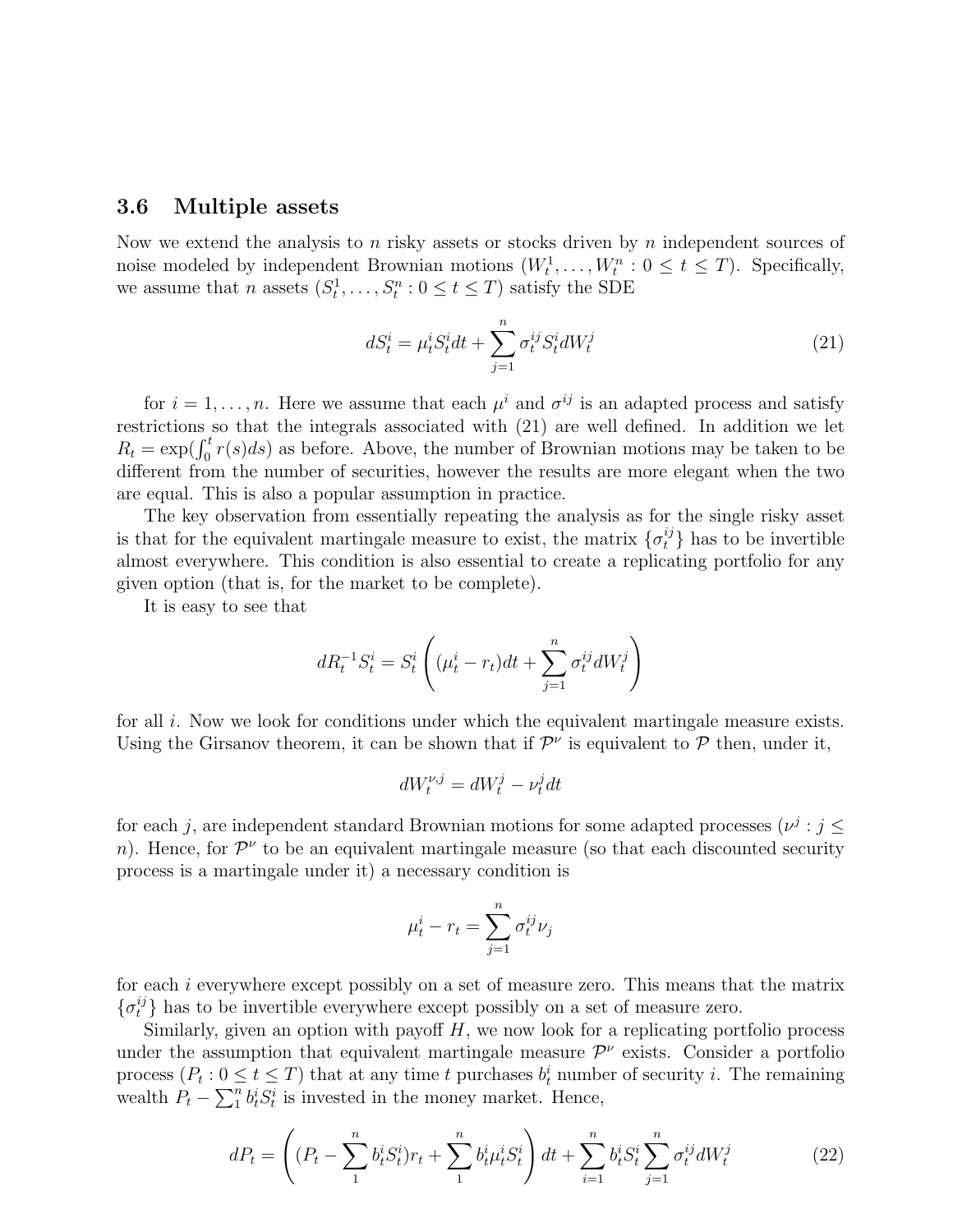and

$$
dR_t^{-1}P_t = R_t^{-1} \sum_{i=1}^n b_t^i S_t^i \sum_{j=1}^n \sigma_t^{ij} dW_t^{\nu,j}.
$$

Since this is a stochastic integral, under mild technical conditions it is a martingale.

Again, since the equivalent martingale measure  $\mathcal{P}^{\nu}$  exists we can define  $V_t$  for  $0 \leq t \leq T$ so that

$$
R_t^{-1}V_t = E_{\mathcal{P}^{\nu}}[R_T^{-1}H|\mathcal{F}_t].
$$

Note that  $V_T = H$ .

As before,  $(R_t^{-1}V_t: 0 \le t \le T)$  is a martingale. Then, from a multi-dimensional version of the martingale representation theorem (see any standard text, e.g., Steele [31]), the existence of an adapted process  $(w_t \in \mathbb{R}^n : 0 \le t \le T)$  can be shown such that

$$
d(R_t^{-1}V(t)) = \sum_{j=1}^{n} w_t^j dW_t^{\nu, j}.
$$
\n(23)

Then, to be able to replicate the option with portfolio process  $(P_t: 0 \le t \le T)$  we need that  $P_0 = V_0$  and

$$
w_t^j = R_t^{-1} \sum_{i=1}^n b_t^i S_t^i \sigma_t^{ij}
$$

for each j almost everywhere. This again can be solved for  $(b_t \in \mathbb{R}^n : 0 \le t \le T)$  if the transpose of the matrix  $\{\sigma_t^{ij}\}\$ is invertible for almost all t. We refer the reader to standard texts, e.g., Karatzas and Shreve [19], Duffie [8], Shreve [30], Steele [31] for a comprehensive treatment of options pricing in the multi-dimensional settings.

## 4 Conclusion

In this chapter we introduced derivatives pricing theory emphasizing its history and its importance to modern finance. We discussed some popular derivatives. we also described the no-arbitrage based pricing methodology, first in the simple binomial tree setting and then for continuous time models.

## References

- [1] B. E. Baaquie, Interest Rate and Coupon Bonds in Quantum Finance, (2010), Cambridge.
- [2] L. Bachelier, Theorie de la Speculation, (1900), Gauthier-Villars.
- [3] F. Black and M. Scholes, The Pricing of Options and Corporate Liabilities, Journal of Political Economy 81 (3) (1973), 637-654.
- [4] D. Brigo and F. Mercurio, Interest Rate Models: Theory and Practice: with Smile, Inflation, and Credit, (2006), Springer Verlag.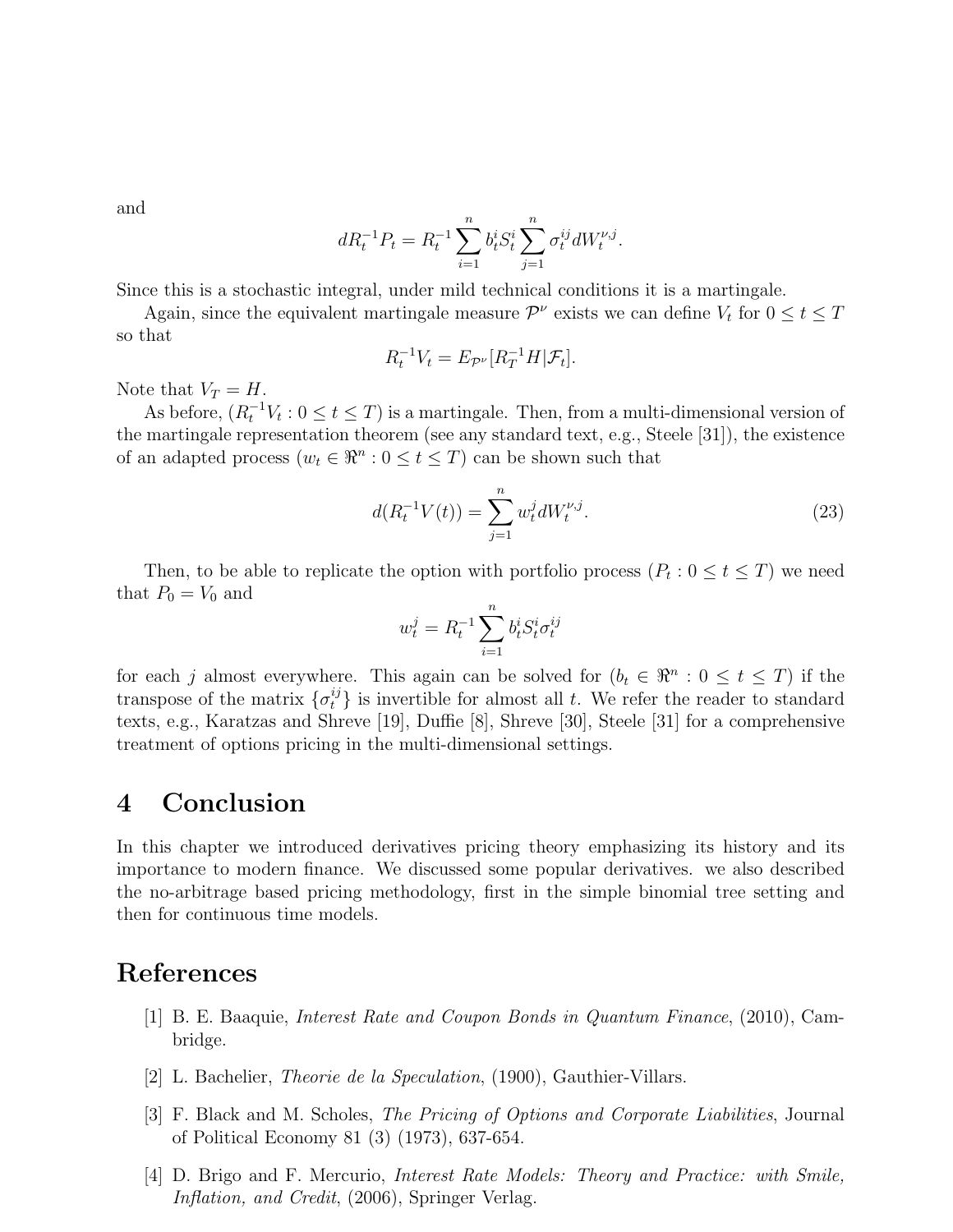- [5] A. J. G. Cairns, Interest Rate Models, (2004), Princeton University Press.
- [6] J. Y. Cambell, A. W. Lo and A. C. Mackinlay, The Econometrics of Financial Markets, (2006), Princeton University Press.
- [7] J. C. Cox, S. A. Ross and M. Rubinstein. Option Pricing: A Simplified Approach, Journal of Financial Economics 7, (1979), 229–263.
- [8] D. Duffie, Dyanamic Asset Pricing Theory, (1996), Princeton University Press.
- [9] D. Duffie, How Big Banks Fail: and What To Do About It, (2010), Princeton University Press.
- [10] D. Duffie and K. Singleton, Credit Risk: Pricing, Measurement, and Management, (2003), Princeton University Press.
- [11] J. P. Fouque, G. Papanicolaou, K. R. Sircar, Derivatives in Financial Markets with Stochastic Volatility, (2000), Cambridge University Press.
- [12] J. M. Harrison and D. Kreps, Martingales and Arbitrage in Multiperiod Security Markets, Journal of Economic Theory, 20,  $(1979)$ ,  $381-408$ .
- [13] J. M. Harrison and S. R. Pliska, Martingales and Stochastic Integrals in the Theory of Continuous Trading, Stochastic Processes and Applications, 11, (1981), 215–260.
- [14] E. F. Fama, Efficient Capital Markets: A Review of Theory and Empirical Work, Journal of Finance, 25, 2, (1970).
- [15] P. Glasserman, Monte Carlo Methods in Financial Engineering, (2003), Springer-Verlag, New York.
- [16] J. C. Hull, Options, Futures and Other Derivative Securities, Seventh Edition, (2008), Prentice Hall.
- [17] K. Ito, On a Stochastic Integral Equation, Proc. Imperial Academy Tokyo, 22, (1946), 32–35.
- [18] I. Karatzas and S. Shreve, Brownian Motion and Stochastic Calculus, (1991) Springer, New York.
- [19] I. Karatzas and S. Shreve, Methods of Mathematical Finance, (1998) Springer, New York.
- [20] D. Lando, *Credit Risk Modeling*, (2005), New Age International Publishers.
- [21] M. Magill and M. Quinzii, Theory of Incomplete Markets, Volume 1, (2002), MIT Press.
- [22] A. J. McNeil, R. Frey and P. Embrechts, Quantitative Risk Management: Concepts, Techniques, and Tools, (2005) Princeton University Press